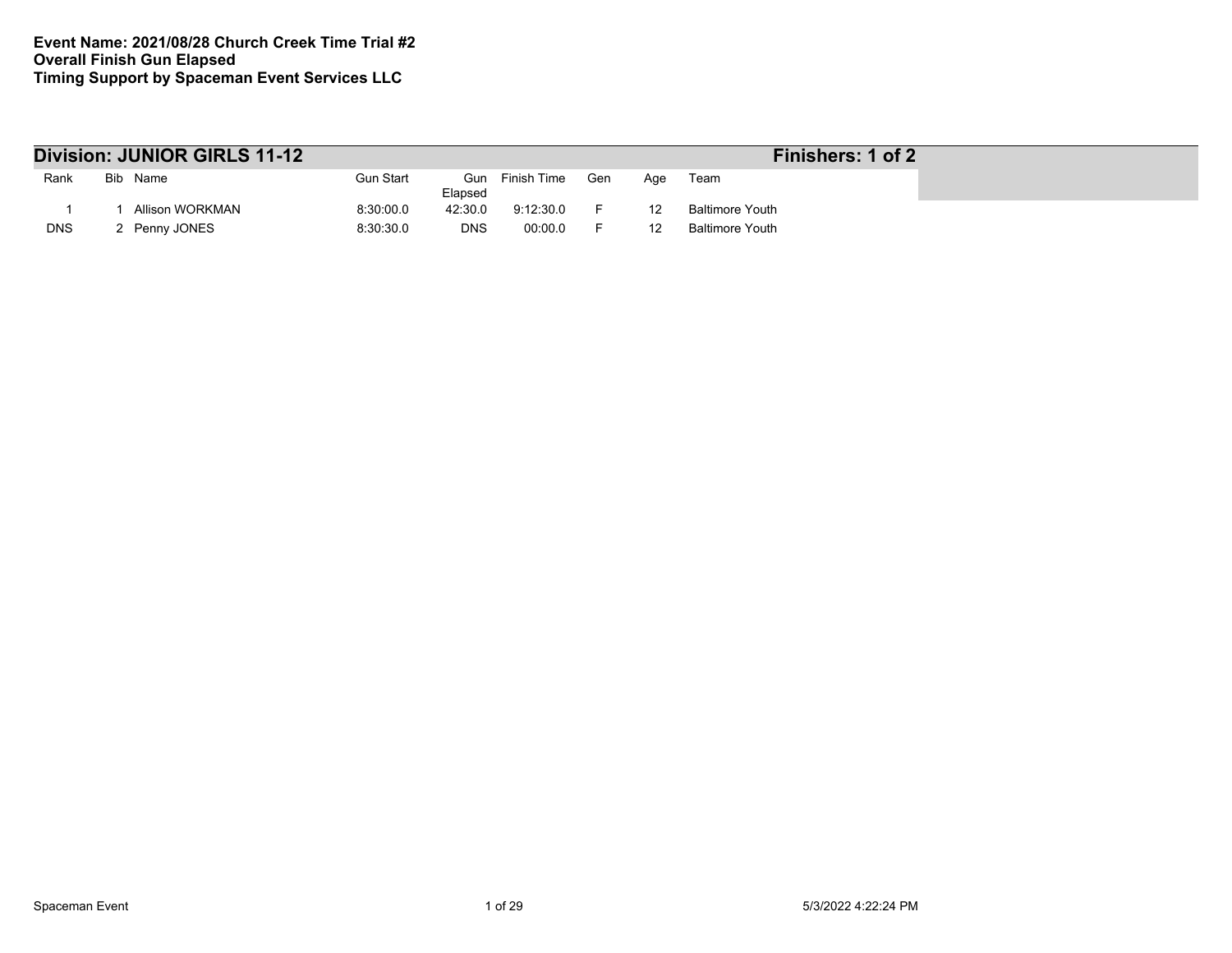|      | Division: JUNIOR BOYS 9-10 |                             |             |     |     | Finishers: 1 of 1 |
|------|----------------------------|-----------------------------|-------------|-----|-----|-------------------|
| Rank | Bib Name                   | Gun Start<br>Gun<br>Elapsed | Finish Time | Gen | Aqe | Team              |
|      | Nelson CROCKER             | 8:31:00.0<br>49:27.7        | 9:20:27.7   |     |     | Rock Creek Velo   |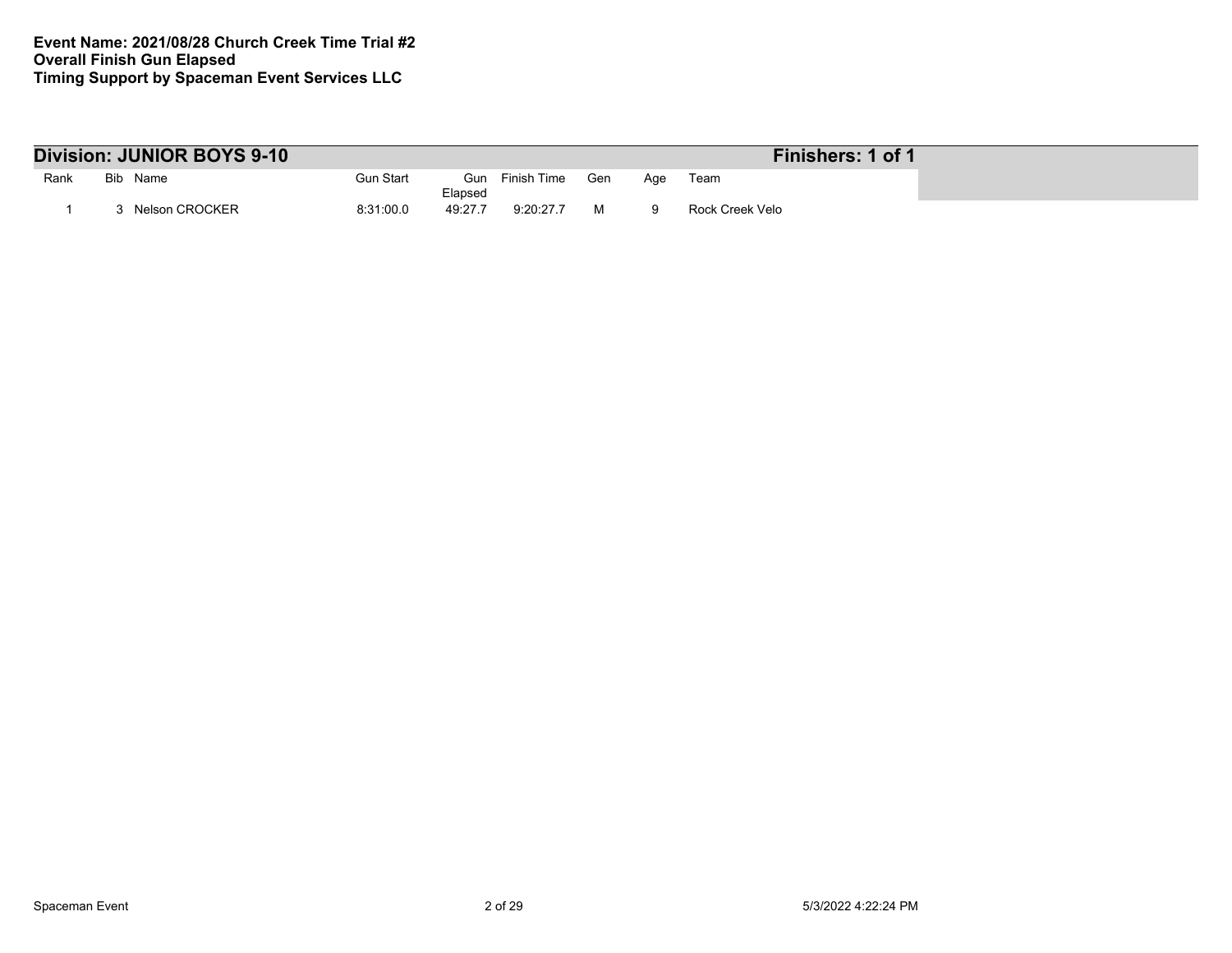|      | Division: JUNIOR BOYS 11-12 |           | Finishers: 1 of 1 |             |     |     |                 |
|------|-----------------------------|-----------|-------------------|-------------|-----|-----|-----------------|
| Rank | Bib Name                    | Gun Start | Gun<br>Elapsed    | Finish Time | Gen | Aae | Team            |
|      | Paxton SUMMERS              | 8:31:30.0 | 41:35.0           | 9:13:05.0   |     |     | Baltimore Youth |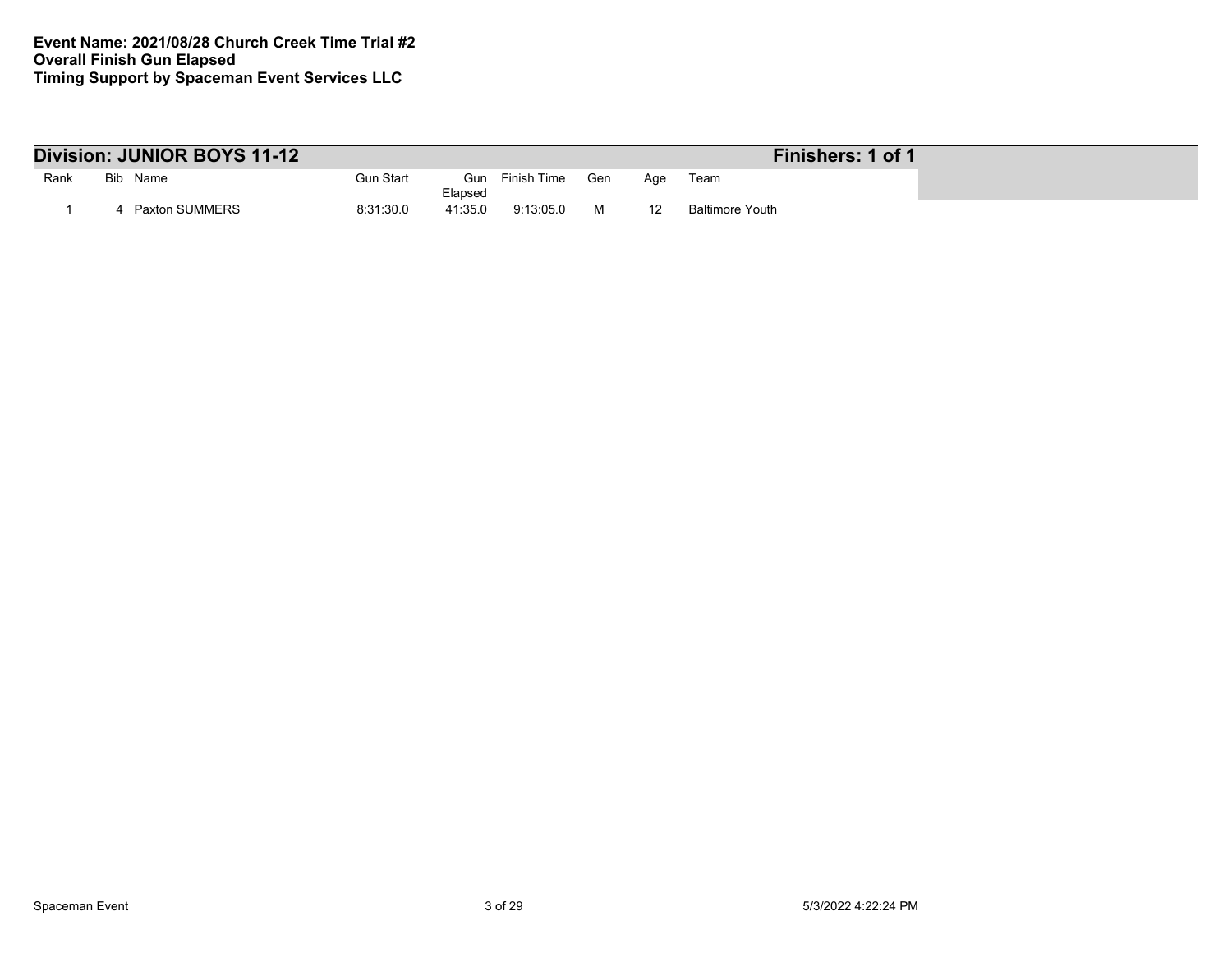|      | Division: JUNIOR BOYS 13-14 |                  |         |                 |     |     | Finishers: 3 of 3      |
|------|-----------------------------|------------------|---------|-----------------|-----|-----|------------------------|
| Rank | Bib Name                    | <b>Gun Start</b> | Elapsed | Gun Finish Time | Gen | Age | Team                   |
|      | Cian CONNOLLY               | 8:33:00.0        | 31:28.6 | 9:04:28.6       | м   | 14  | <b>Baltimore Youth</b> |
|      | Jacob HINES                 | 8:32:00.0        | 35:15.0 | 9:07:15.0       | м   |     | <b>Baltimore Youth</b> |
|      | 6 David SPEAKS              | 8:32:30.0        | 38:55.0 | 9:11:25.0       | м   |     | Edge Cycling           |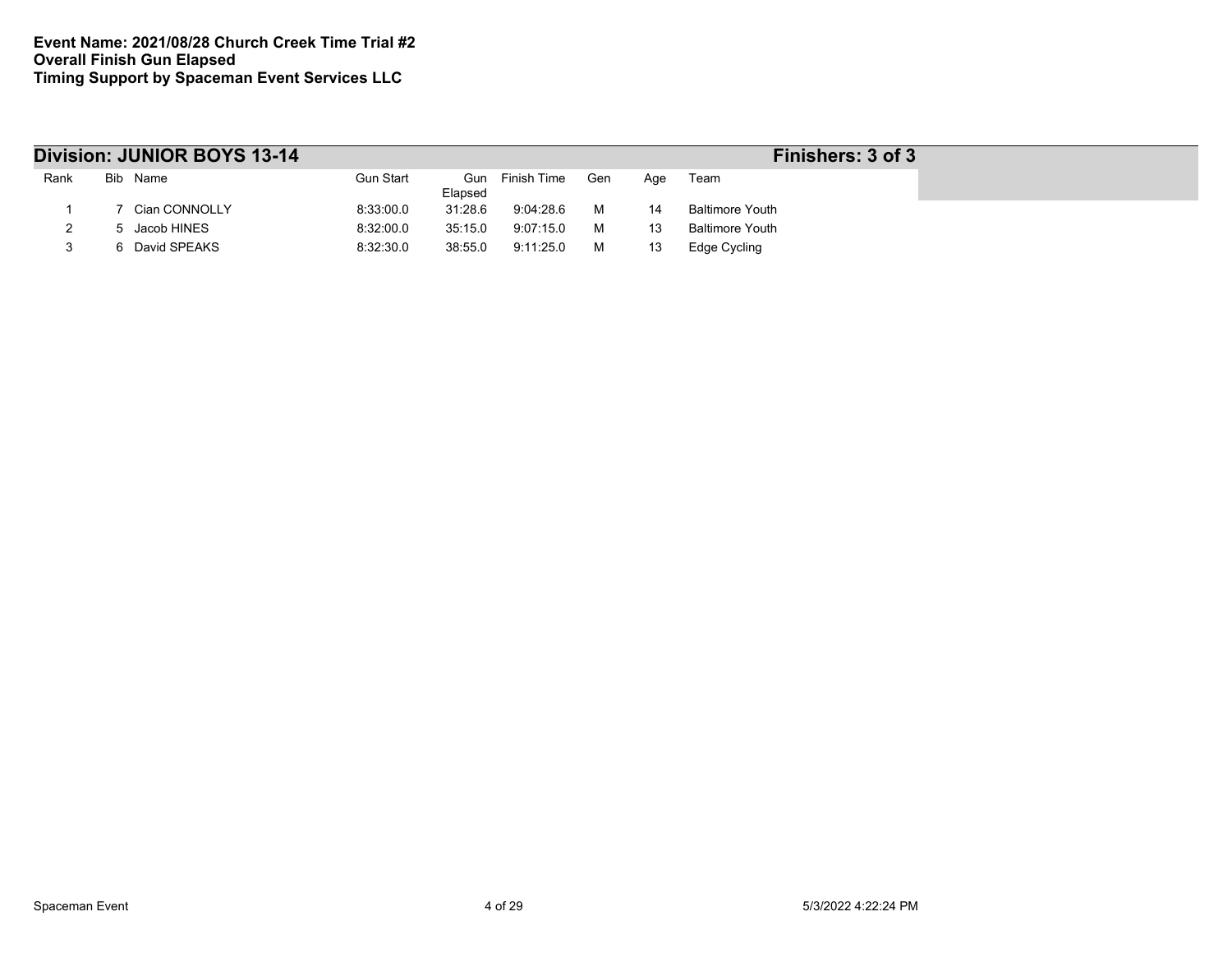|      | Division: JUNIOR BOYS 15-16 |                  |         |                 |     |     | Finishers: 2 of 2      |
|------|-----------------------------|------------------|---------|-----------------|-----|-----|------------------------|
| Rank | Bib Name                    | <b>Gun Start</b> | Elapsed | Gun Finish Time | Gen | Aae | Team                   |
|      | Lincoln SUMMERS             | 8:34:00.0        | 36:15.0 | 9:10:15.0       | м   | 15  | <b>Baltimore Youth</b> |
|      | Daniel BAYSINGER            | 8:33:30.0        | 38:35.0 | 9:12:05.0       | м   |     | Rock Creek Velo        |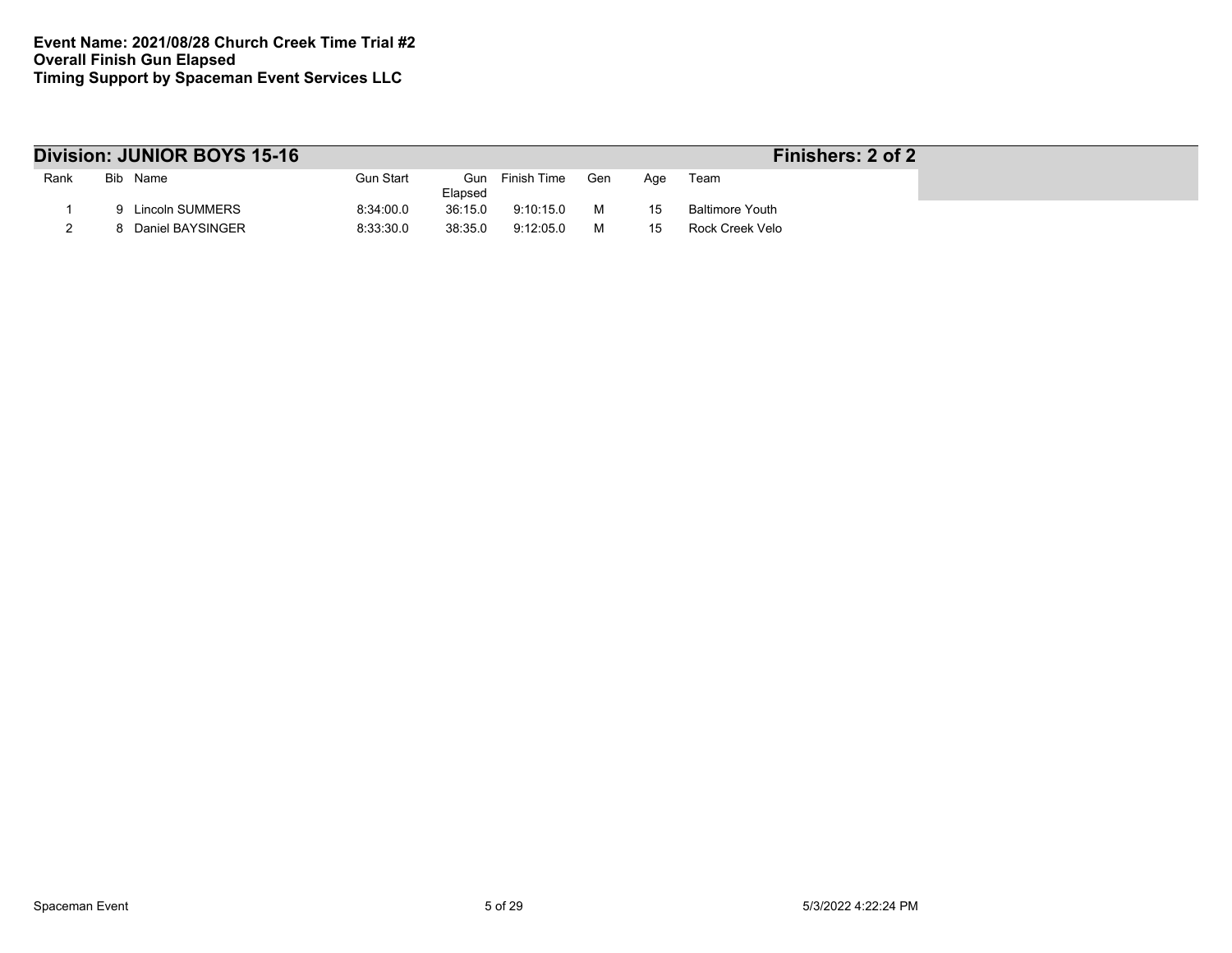|            | Division: JUNIOR BOYS 17-18 |                  |                |             |     |     | Finishers: 0 of 1      |
|------------|-----------------------------|------------------|----------------|-------------|-----|-----|------------------------|
| Rank       | Bib Name                    | <b>Gun Start</b> | Gun<br>Elapsed | Finish Time | Gen | Aqe | Team                   |
| <b>DNS</b> | Isaiah MORRISON<br>10       | 8:34:30.0        | <b>DNS</b>     | 00:00.0     | M   |     | Getting It In Cyclists |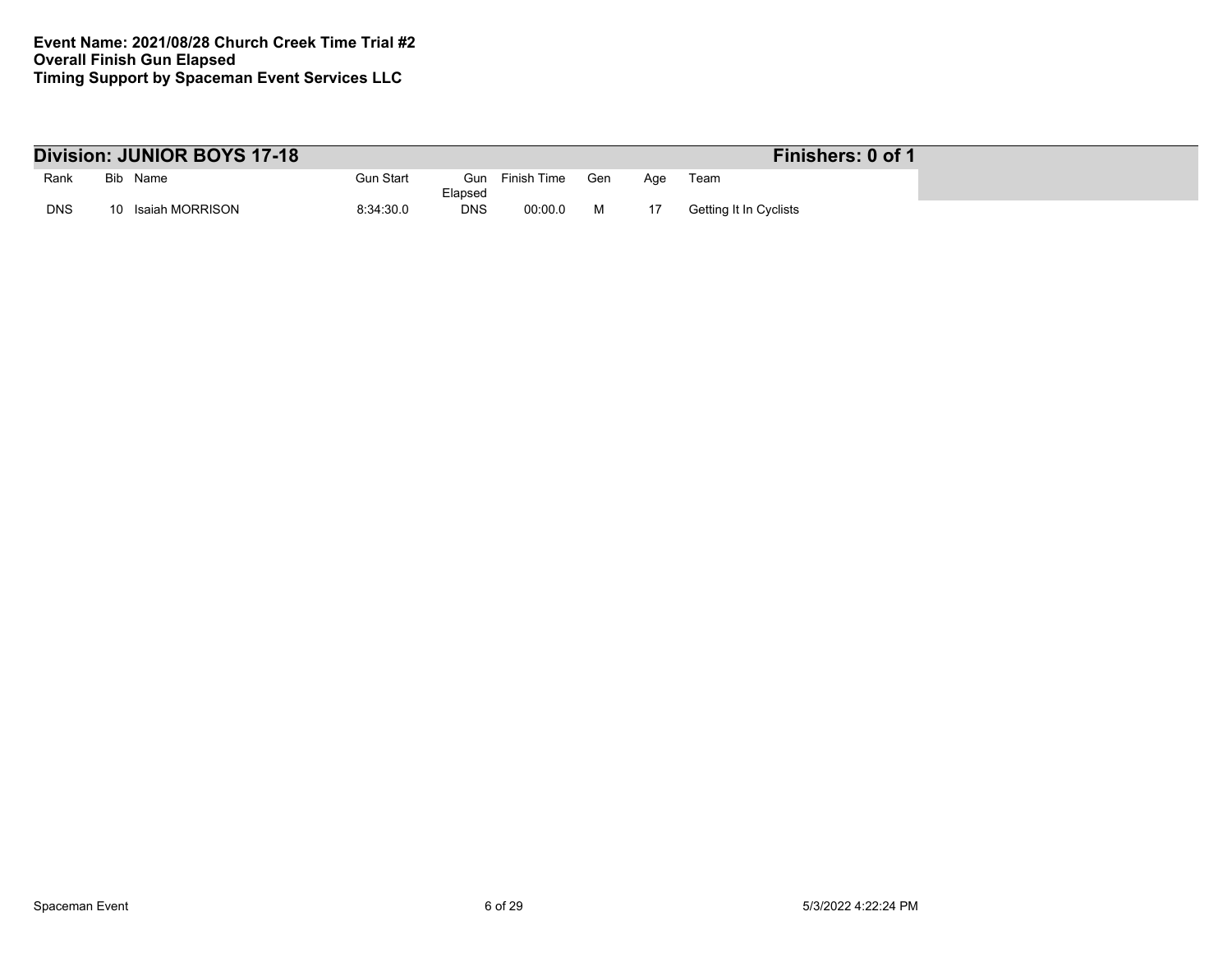|      | <b>Division: PARA CYCLING MEN</b> |           |         |                 |     |     |        | Finishers: 1 of 1 |
|------|-----------------------------------|-----------|---------|-----------------|-----|-----|--------|-------------------|
| Rank | Bib Name                          | Gun Start | Elapsed | Gun Finish Time | Gen | Aae | Team   |                   |
|      | Svd LEA                           | 8:35:00.0 | 35:34.3 | 9:10:34.3       | M   | -37 | Sports |                   |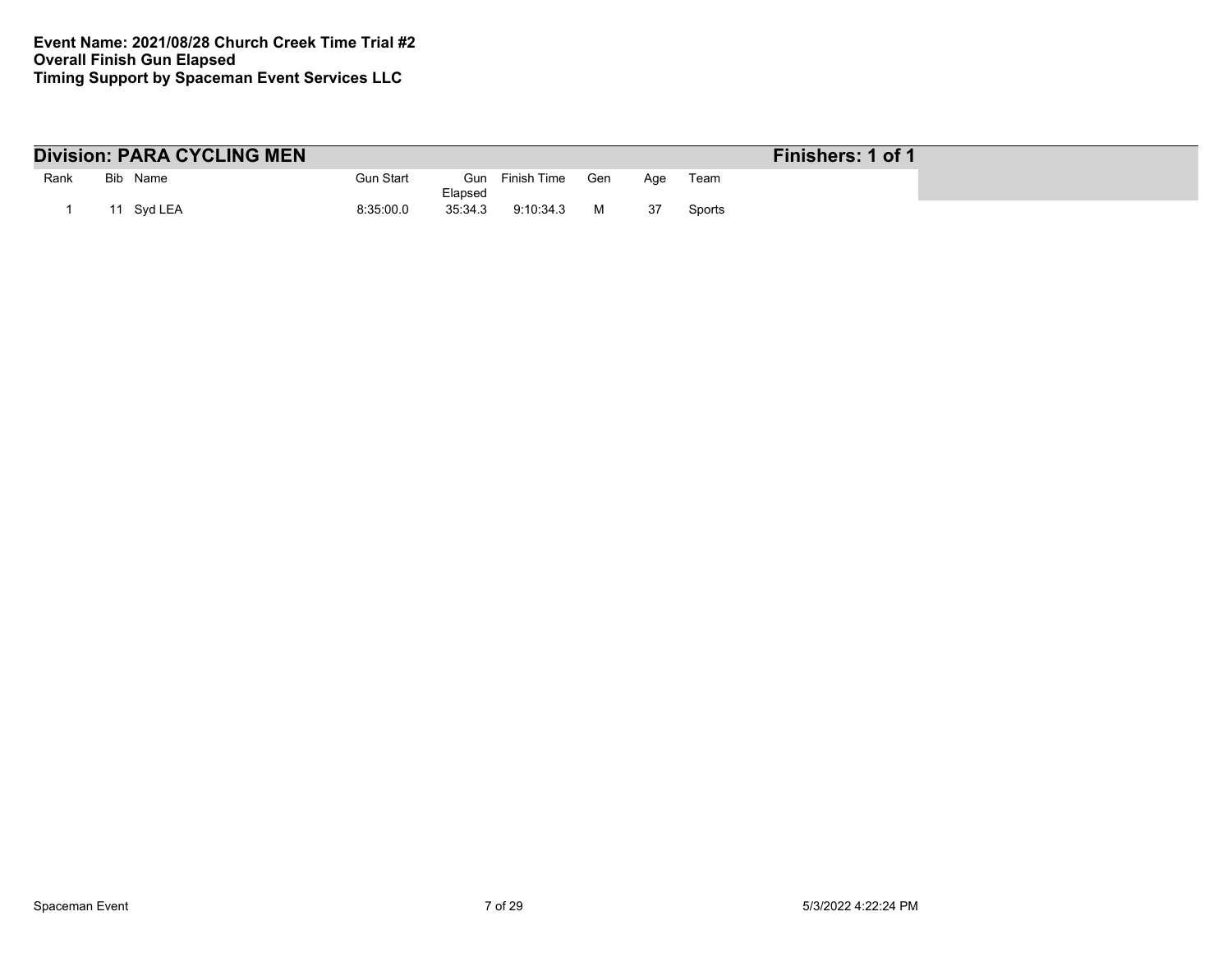|      | <b>Division: PARA HANDCYCLE MEN</b> |                  |                |             |     |     |            | Finishers: 3 of 3 |
|------|-------------------------------------|------------------|----------------|-------------|-----|-----|------------|-------------------|
| Rank | Bib Name                            | <b>Gun Start</b> | Gun<br>Elapsed | Finish Time | Gen | Aae | Team       |                   |
|      | 12 Cody WILLS                       | 8:35:30.0        | 40:59.5        | 9:16:29.5   | м   | 32  | Unattached |                   |
|      | 13 Brian OWENS                      | 8:36:00.0        | 41:36.2        | 9:17:36.2   | м   | 39  | Unattached |                   |
|      | 15 Jeremy GOETZINGER                | 8:37:00.0        | 49:28.1        | 9:26:28.1   | м   | 47  | Unattached |                   |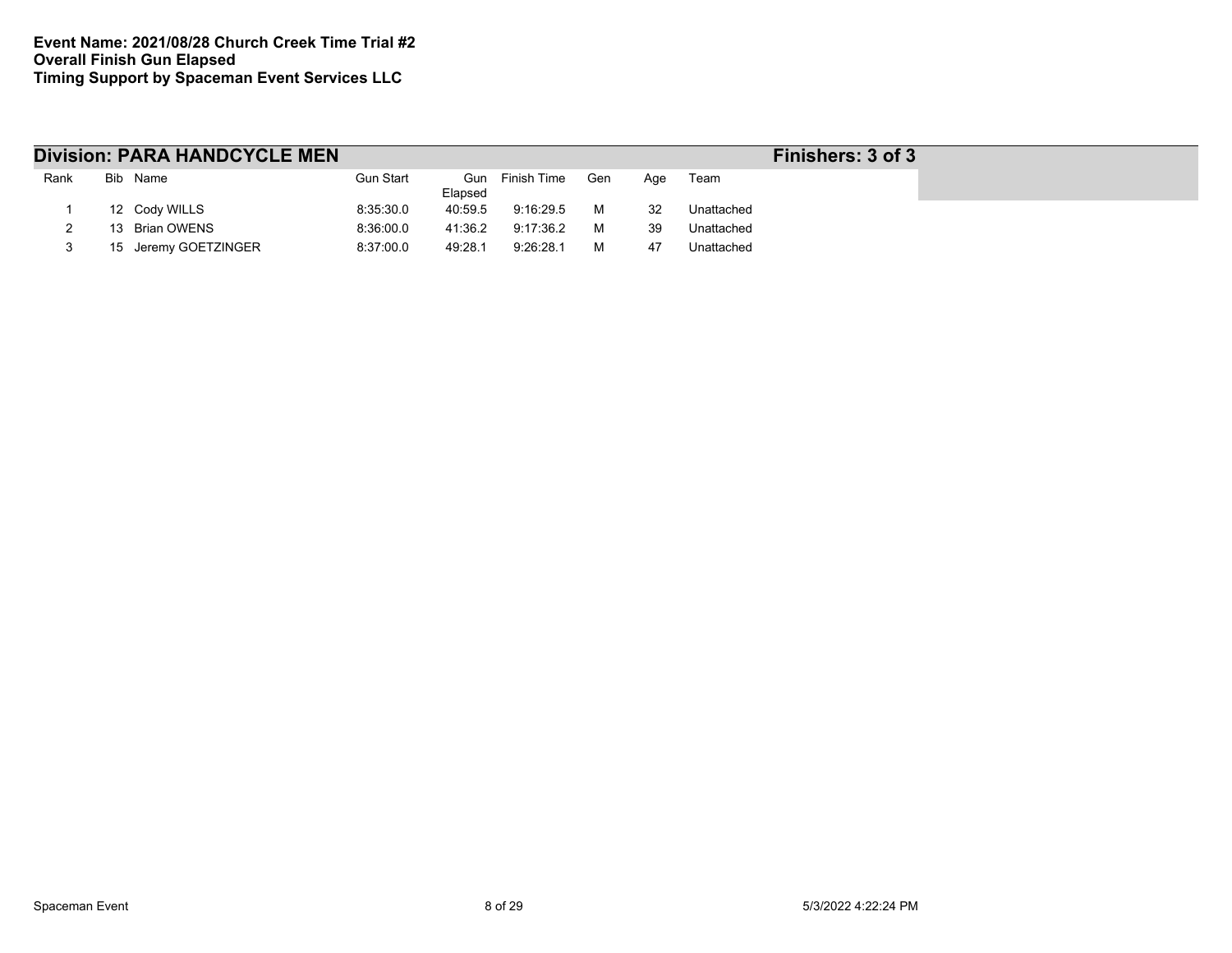|      | <b>Division: PARA HANDCYCLE WOMEN</b> |           |                |             | Finishers: 1 of 1 |     |            |  |
|------|---------------------------------------|-----------|----------------|-------------|-------------------|-----|------------|--|
| Rank | Bib Name                              | Gun Start | Gun<br>Elapsed | Finish Time | Gen               | Aae | Team       |  |
|      | 14 Kvlie SCHALZ                       | 8:36:30.0 | 46:05.4        | 9:22:35.4   |                   | 33  | Unattached |  |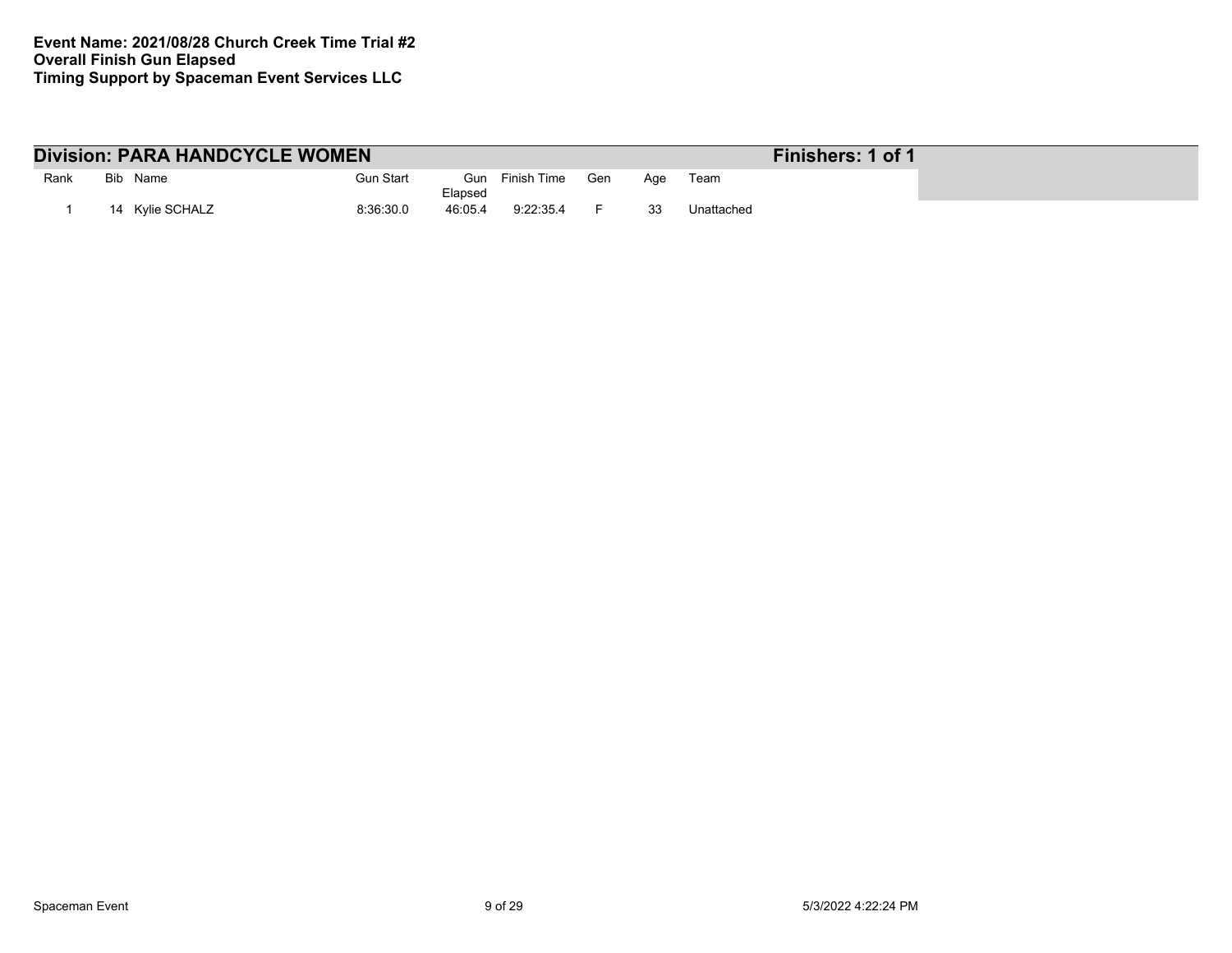|      |     | <b>Division: PHYSICAL DISABILITY MEN</b> |           |                |             |     |     | Finishers: 1 of 1 |
|------|-----|------------------------------------------|-----------|----------------|-------------|-----|-----|-------------------|
| Rank | Bib | Name                                     | Gun Start | Gun<br>Elapsed | Finish Time | Gen | Age | Team              |
|      |     | Ronne IRVINE                             | 8:38:30.0 | 47:16.7        | 9:25:46.7   |     | 66  | Sports T.E.A.M.   |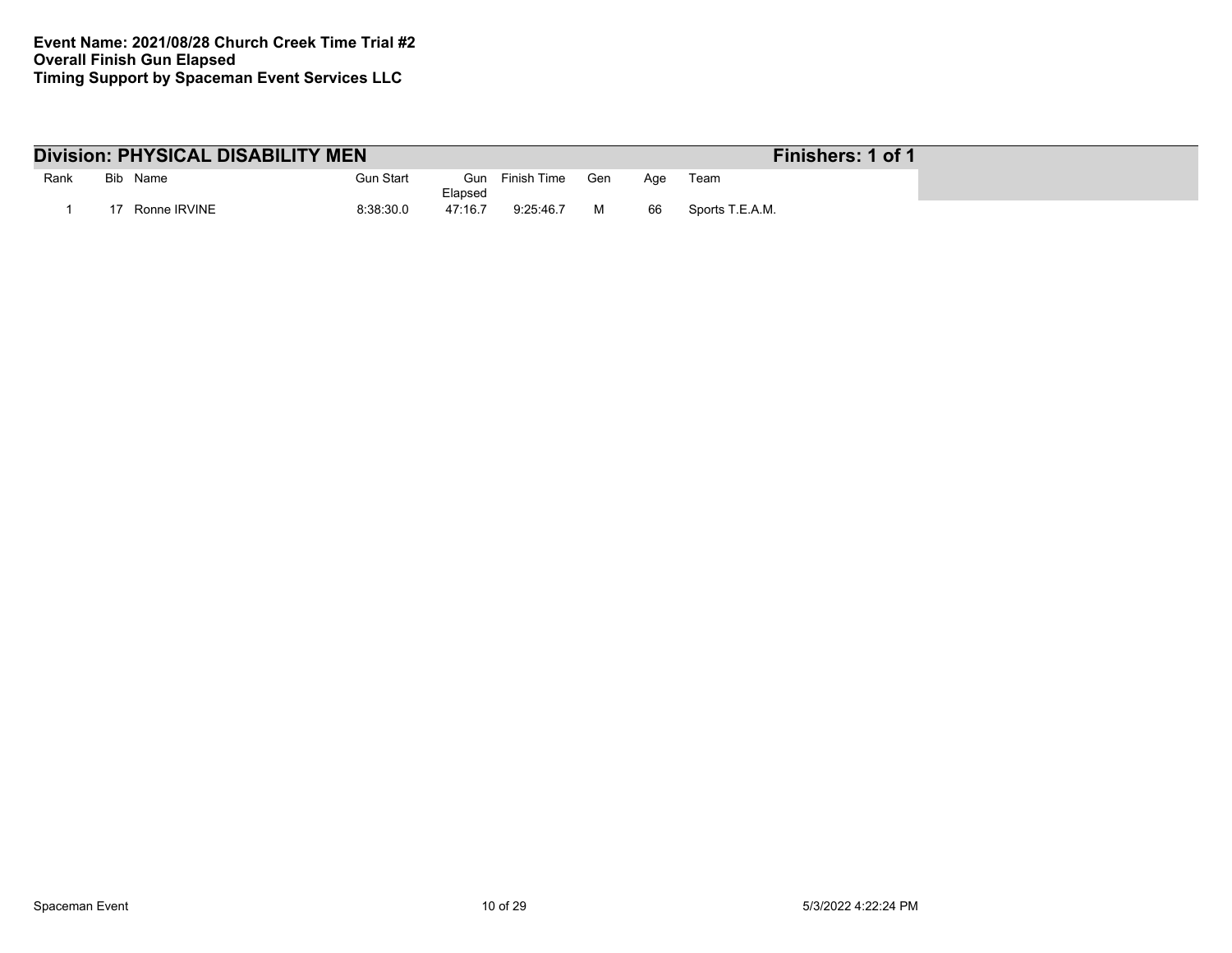|      | <b>Division: PHYSICAL DISABILITY WOMEN</b> |                  |                |             |     |     |            | Finishers: 1 of 1 |
|------|--------------------------------------------|------------------|----------------|-------------|-----|-----|------------|-------------------|
| Rank | Bib Name                                   | <b>Gun Start</b> | Gun<br>Elapsed | Finish Time | Gen | Aqe | Team       |                   |
|      | 16 Ann MARTINEZ                            | 8:37:30.0        | 1:00:35.7      | 9:38:05.7   |     |     | Unattached |                   |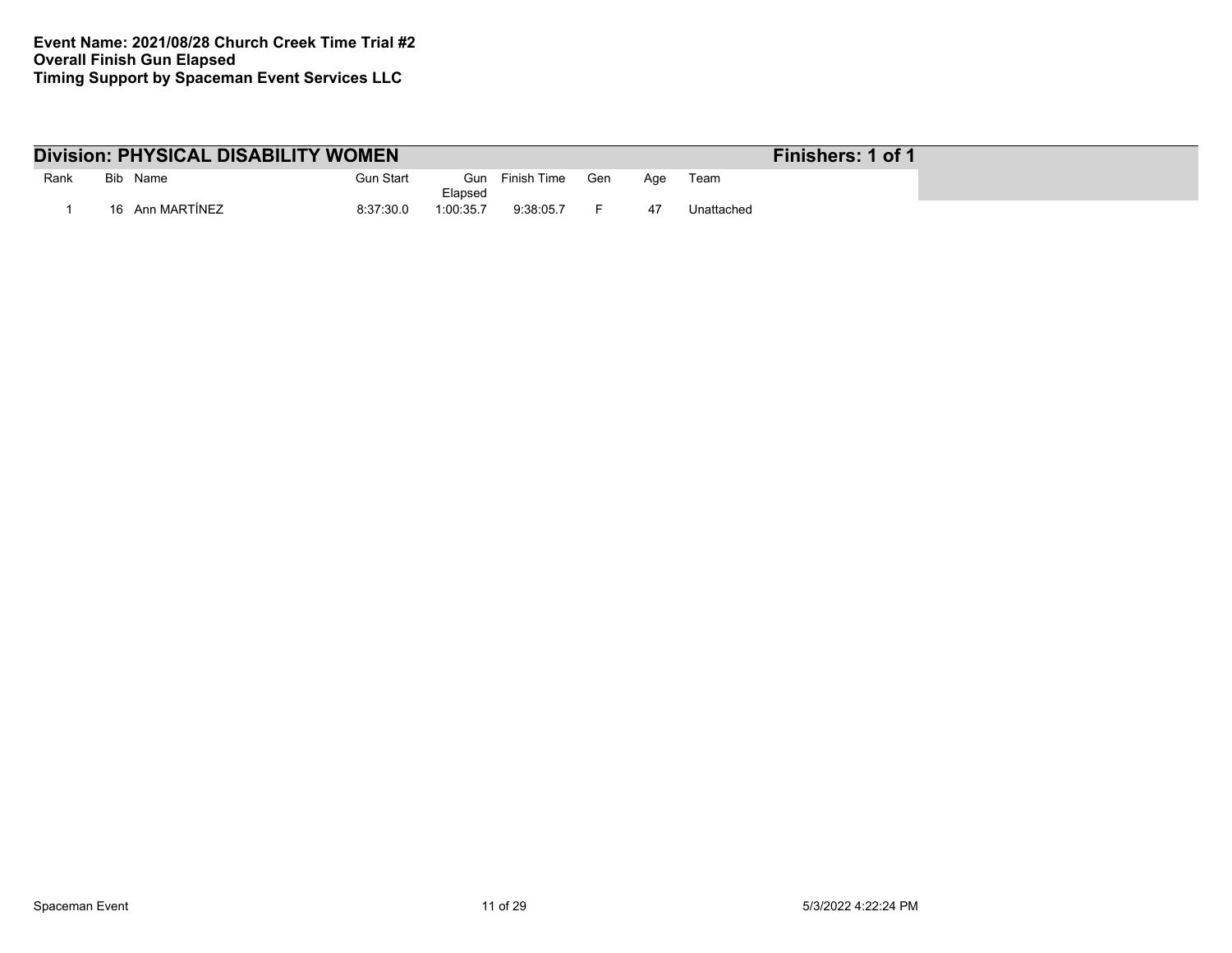|            |    | Division: MASTER WOMEN 65+ |           |            |                 |     |     | Finishers: 3 of 4         |
|------------|----|----------------------------|-----------|------------|-----------------|-----|-----|---------------------------|
| Rank       |    | Bib Name                   | Gun Start | Elapsed    | Gun Finish Time | Gen | Age | Team                      |
|            |    | 20 Tracy LEA               | 8:40:00.0 | 39:48.2    | 9:19:48.2       | F.  | 68  | Sports                    |
|            |    | 19 Annette MASKER          | 8:39:30.0 | 41:32.0    | 9:21:02.0       | F.  | 67  | Unattached                |
|            | 18 | Jeanne DAVIS               | 8:39:00.0 | 48:54.4    | 9:27:54.4       | F.  | 78  | Somerset Wheelmen         |
| <b>DNS</b> |    | 21 Mary ARNOLD             | 8:40:00.0 | <b>DNS</b> | 00:00.0         | F.  | 72  | <b>Sweet Spot Cycling</b> |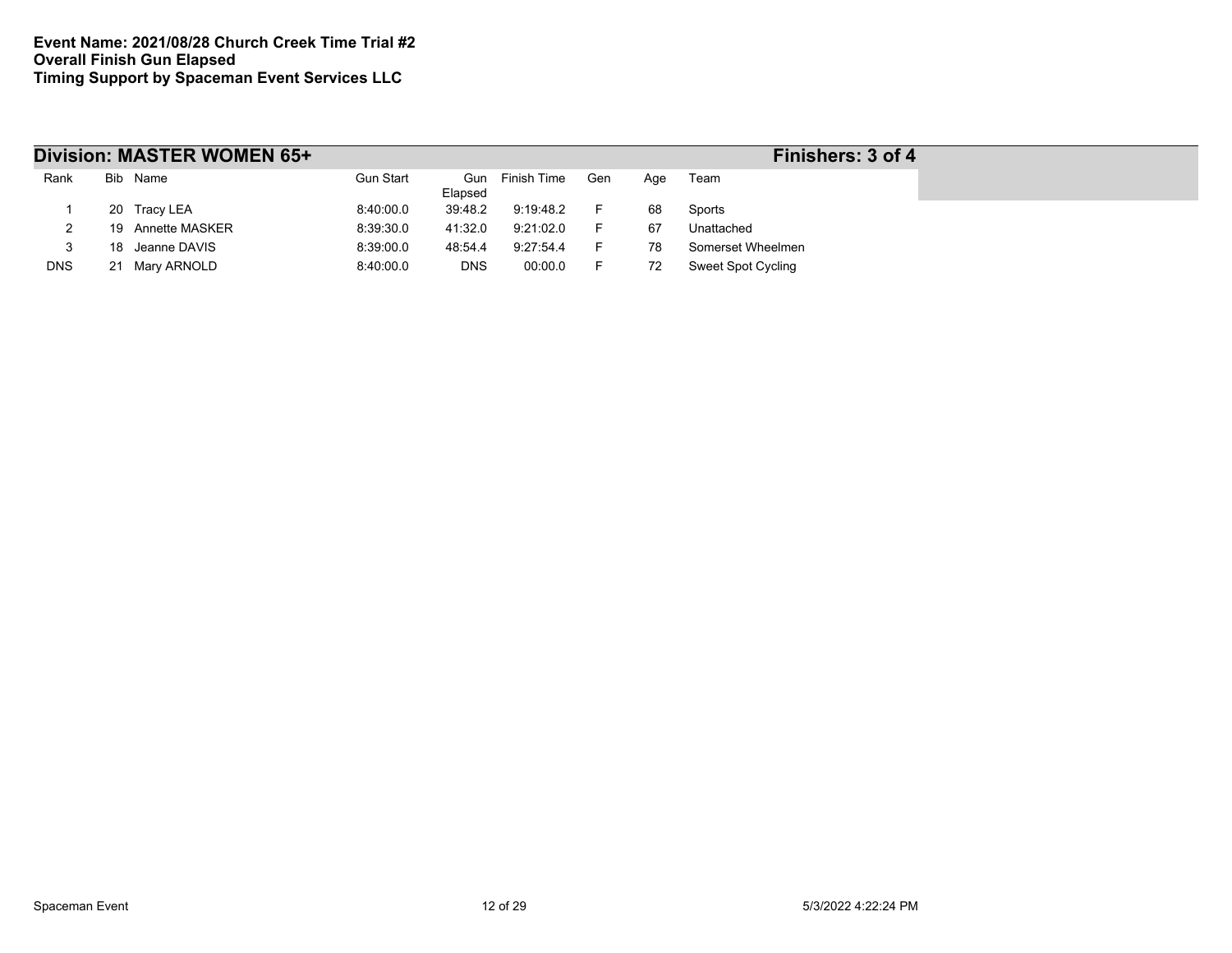|                |    | Division: MASTER MEN 65+  |                  |                |             |     |     | Finishers: 26 of 28   |  |
|----------------|----|---------------------------|------------------|----------------|-------------|-----|-----|-----------------------|--|
| Rank           |    | Bib Name                  | <b>Gun Start</b> | Gun<br>Elapsed | Finish Time | Gen | Age | Team                  |  |
| $\mathbf{1}$   | 35 | Mark HOLT                 | 8:47:30.0        | 30:42.9        | 9:18:12.9   | М   | 71  | Unattached            |  |
| $\overline{c}$ | 30 | James CROWLEY             | 8:45:00.0        | 30:43.3        | 9:15:43.3   | м   | 65  | Unattached            |  |
| 3              | 34 | Dennis CROCKETT           | 8:47:00.0        | 31:10.0        | 9:18:10.0   | м   | 65  | Unattached            |  |
| 4              | 32 | Kim BUTLER                | 8:46:00.0        | 31.47.9        | 9:17:47.9   | м   | 71  | Unattached            |  |
| 5              | 43 | Loten MASKER              | 8.51.00.0        | 31:56.0        | 9:22:56.0   | м   | 65  | Unattached            |  |
| 6              | 24 | <b>Richard PAUKSTITUS</b> | 8:42:00.0        | 32:15.1        | 9:14:15.1   | м   | 67  | Unattached            |  |
| 7              | 49 | Keith SHUEY               | 8:54:00.0        | 32:27.9        | 9:26:27.9   | м   | 70  | Chesapeake            |  |
| 8              | 33 | Michael FITZSIMMONS       | 8:46:30.0        | 32:39.9        | 9:19:09.9   | м   | 72  | Chesapeake            |  |
| 9              | 28 | Stephen ESMACHER          | 8:44:00.0        | 32:48.3        | 9:16:48.3   | м   | 68  | Unattached            |  |
| 10             | 36 | <b>Chris BARRITT</b>      | 8:48:00.0        | 33:13.2        | 9:21:13.2   | м   | 69  | Chesapeake            |  |
| 11             | 27 | Kevin BROWN               | 8.43.30.0        | 33:29.9        | 9:16:59.9   | м   | 66  | Chesapeake            |  |
| 12             | 23 | James HARTNETT            | 8:41:30.0        | 33.47.1        | 9:15:17.1   | м   | 73  | South Mountain Velo   |  |
| 13             | 42 | Peter CZAPIEWSKI          | 8.50.30.0        | 33:51.9        | 9:24:21.9   | м   | 67  | Unattached            |  |
| 14             | 46 | <b>Mark MILDORF</b>       | 8:52:30.0        | 33.59.5        | 9:26:29.5   | м   | 66  | Unattached            |  |
| 15             | 41 | John COX                  | 8:50:00.0        | 33:59.7        | 9:23:59.7   | М   | 76  | Unattached            |  |
| 16             | 47 | Paul FELDMAN              | 8:53:00.0        | 34:17.1        | 9:27:17.1   | м   | 68  | <b>ABRT</b>           |  |
| 17             | 31 | Jerry YETTER              | 8:45:30.0        | 34:20.4        | 9:19:50.4   | м   | 71  | Chesapeake            |  |
| 18             | 25 | <b>Richard SHAFFER</b>    | 8:42:30.0        | 34.45.2        | 9:17:15.2   | м   | 81  | South Mountain Velo   |  |
| 19             | 22 | David LEVY                | 8:41:00.0        | 35:02.6        | 9:16:02.6   | м   | 65  | Unattached            |  |
| 20             | 26 | Mike COPPERTHITE          | 8:43:00.0        | 36:20.0        | 9:19:20.0   | М   | 66  | www.teamleadfoot.co   |  |
| 21             | 37 | Myron SEGAL               | 8:48:30.0        | 39:03.5        | 9:27:33.5   | м   | 74  | Route 1 Velo          |  |
| 22             | 29 | David DAVIES              | 8:44:30.0        | 39.17.6        | 9:23:47.6   | М   | 65  | Unattached            |  |
| 23             | 44 | Myron LEHTMAN             | 8:51:30.0        | 40:29.0        | 9:31:59.0   | м   | 74  | National Capital Velo |  |
| 24             | 48 | <b>Richard HANDLEY</b>    | 8:53:30.0        | 41:20.3        | 9:34:50.3   | м   | 67  | Unattached            |  |
| 25             | 45 | Robert LEA                | 8:52:00.0        | 41:49.0        | 9:33:49.0   | м   | 80  | Sports                |  |
| <b>DNS</b>     | 38 | Don FORGIONE              | 8:48:30.0        | <b>DNS</b>     | 00:00.0     | м   | 71  | Chesapeake            |  |
| <b>DNS</b>     | 39 | <b>Gerald GRAYCE</b>      | 8:49:00.0        | <b>DNS</b>     | 00:00.0     | М   | 76  | Unattached            |  |
| <b>DNS</b>     |    | 40 Wesley SCHOLZ          | 8:49:30.0        | <b>DNS</b>     | 00:00.0     | М   | 72  | Unattached            |  |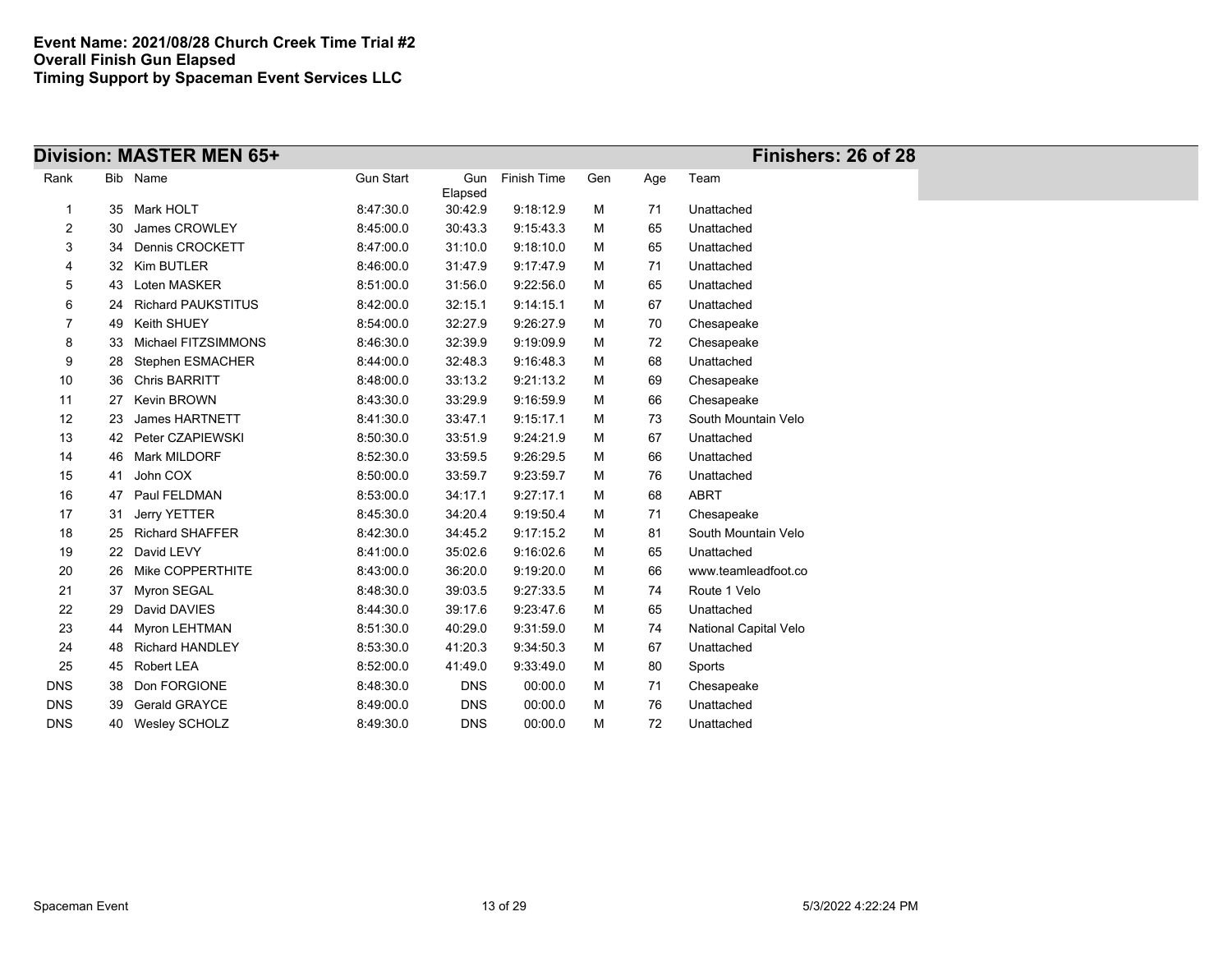|            |    | Division: MASTER MEN 55+ |                  |                |             |     |     | Finishers: 16 of 19      |
|------------|----|--------------------------|------------------|----------------|-------------|-----|-----|--------------------------|
| Rank       |    | Bib Name                 | <b>Gun Start</b> | Gun<br>Elapsed | Finish Time | Gen | Age | Team                     |
|            | 56 | <b>Gary CUNDIFF</b>      | 9.22:00.0        | 55:26.7        | 10:17:26.7  | м   | 56  | Cape Cod Cycling         |
| 2          | 58 | Merlin STAMBAUGH         | 9:23:00.0        | 56:49.1        | 10:19:49.1  | м   | 55  | Frederick Velo/Bike      |
| 3          | 61 | Michael SARDELIS         | 9.24:30.0        | 57:48.9        | 10:22:18.9  | м   | 62  | Unattached               |
| 4          | 65 | Stephen OWENS            | 9:26:30.0        | 58:37.2        | 10:25:07.2  | м   | 60  | Annapolis Bicycle        |
| 5          | 59 | <b>Todd ROBERTS</b>      | 9:23:30.0        | 1:00:53.7      | 10:24:23.7  | м   | 55  | Celerity Cycling         |
| 6          | 64 | Patrick VERISSIMO        | 9:26:00.0        | 1:01:20.0      | 10:27:20.0  | М   | 57  | Unattached               |
| 7          | 66 | Gerald WOJCIK            | 9:27:00.0        | 1:02:56.0      | 10:29:56.0  | м   | 63  | US Military              |
| 8          | 60 | Donald MARTIN            | 9:24:00.0        | 1:03:20.7      | 10:27:20.7  | м   | 58  | Unattached               |
| 9          | 57 | Stephen CHILMAID         | 9:22:30.0        | 1:04:05.5      | 10:26:35.5  | м   | 62  | Unattached               |
| 10         | 52 | Sonny SMITH              | 9:20:00.0        | 1:04:51.9      | 10:24:51.9  | м   | 55  | Lateral Stress Velo      |
| 11         | 54 | <b>Edward RUSSELL</b>    | 9:21:00.0        | 1:06:31.3      | 10:27:31.3  | м   | 55  | <b>Baltimore Bicycle</b> |
| 12         | 50 | Benjamin BASHAM          | 9:19:00.0        | 1:06:32.5      | 10:25:32.5  | м   | 60  | Unattached               |
| 13         | 63 | <b>Terry CURLEE</b>      | 9:25:30.0        | 1:07:07.0      | 10:32:37.0  | м   | 65  | <b>IBCC</b>              |
| 14         |    | 55 Jay SILVEY            | 9:21:30.0        | 1:07:37.4      | 10:29:07.4  | м   | 55  | <b>VCU</b>               |
| 15         | 51 | Daniel STIMPSON          | 9:19:30.0        | 1:10:11.4      | 10:29:41.4  | м   | 56  | Unattached               |
| 16         | 62 | <b>Edmund ZOLNIK</b>     | 9:25:00.0        | 1:14:26.8      | 10:39:26.8  | м   | 60  | Unattached               |
| <b>DNF</b> | 53 | Jim EDWARDS              | 9:20:30.0        | <b>DNF</b>     | 00:00.0     | м   | 59  | Sportif Coaching         |
| <b>DNS</b> | 67 | John SYLVESTER           | 9:27:30.0        | <b>DNS</b>     | 00:00.0     | м   | 56  | National Capital Velo    |
| <b>DNS</b> | 68 | <b>Russell KEANINI</b>   | 9:28:00.0        | <b>DNS</b>     | 00:00.0     | М   | 63  | Unattached               |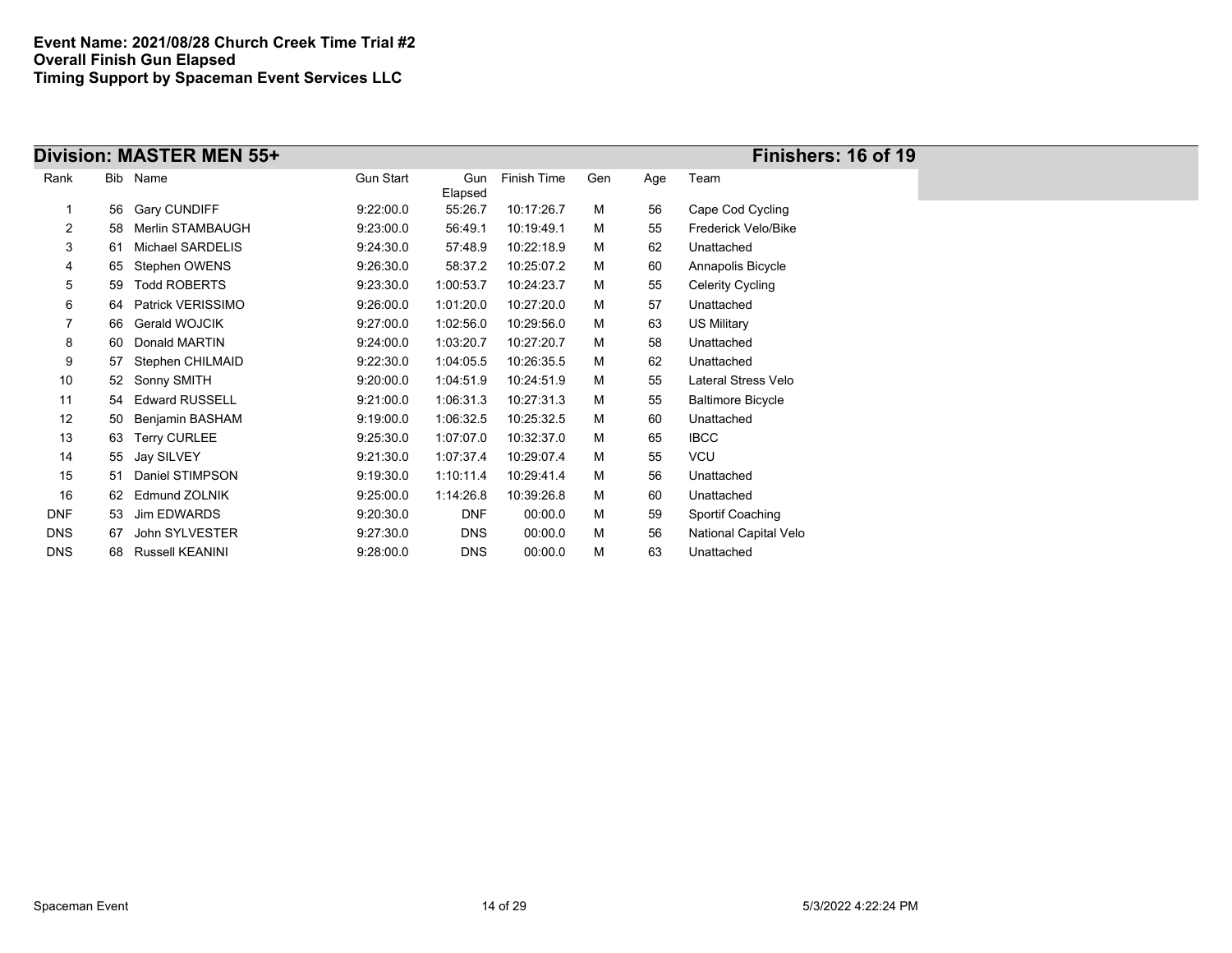|      |    | Division: MASTER MEN 45+ |                  |                |             |     |     | Finishers: 8 of 8     |
|------|----|--------------------------|------------------|----------------|-------------|-----|-----|-----------------------|
| Rank |    | Bib Name                 | <b>Gun Start</b> | Gun<br>Elapsed | Finish Time | Gen | Age | Team                  |
|      |    | 76 Paul LENGERMANN       | 9:32:00.0        | 52:32.7        | 10:24:32.7  | м   | 50  | DistrictTaco Racing   |
| 2    | 71 | Dan NETZER               | 9:29:30.0        | 54:02.0        | 10:23:32.0  | м   | 50  | Celerity              |
| 3    |    | 75 Daniel BURNS          | 9:31:30.0        | 54:22.9        | 10:25:52.9  | м   | 53  | Unattached            |
| 4    |    | 69 Carleton BOWEN        | 9:28:30.0        | 55:03.4        | 10:23:33.4  | м   | 51  | National Capital Velo |
| 5    | 73 | Jeffrey KRONE            | 9:30:30.0        | 1:01:15.6      | 10:31:45.6  | м   | 47  | Unattached            |
| 6    |    | 72 Michael ROTH          | 9:30:00.0        | 1:01:42.8      | 10:31:42.8  | м   | 51  | Annapolis Bicycle     |
|      |    | 74 James BROWN           | 9:31:00.0        | 1:08:57.9      | 10:39:57.9  | м   | 46  | Grit USA              |
| 8    |    | 70 Jose VELEZ            | 9:29:00.0        | 1:21:58.4      | 10:50:58.4  | м   | 48  | Unattached            |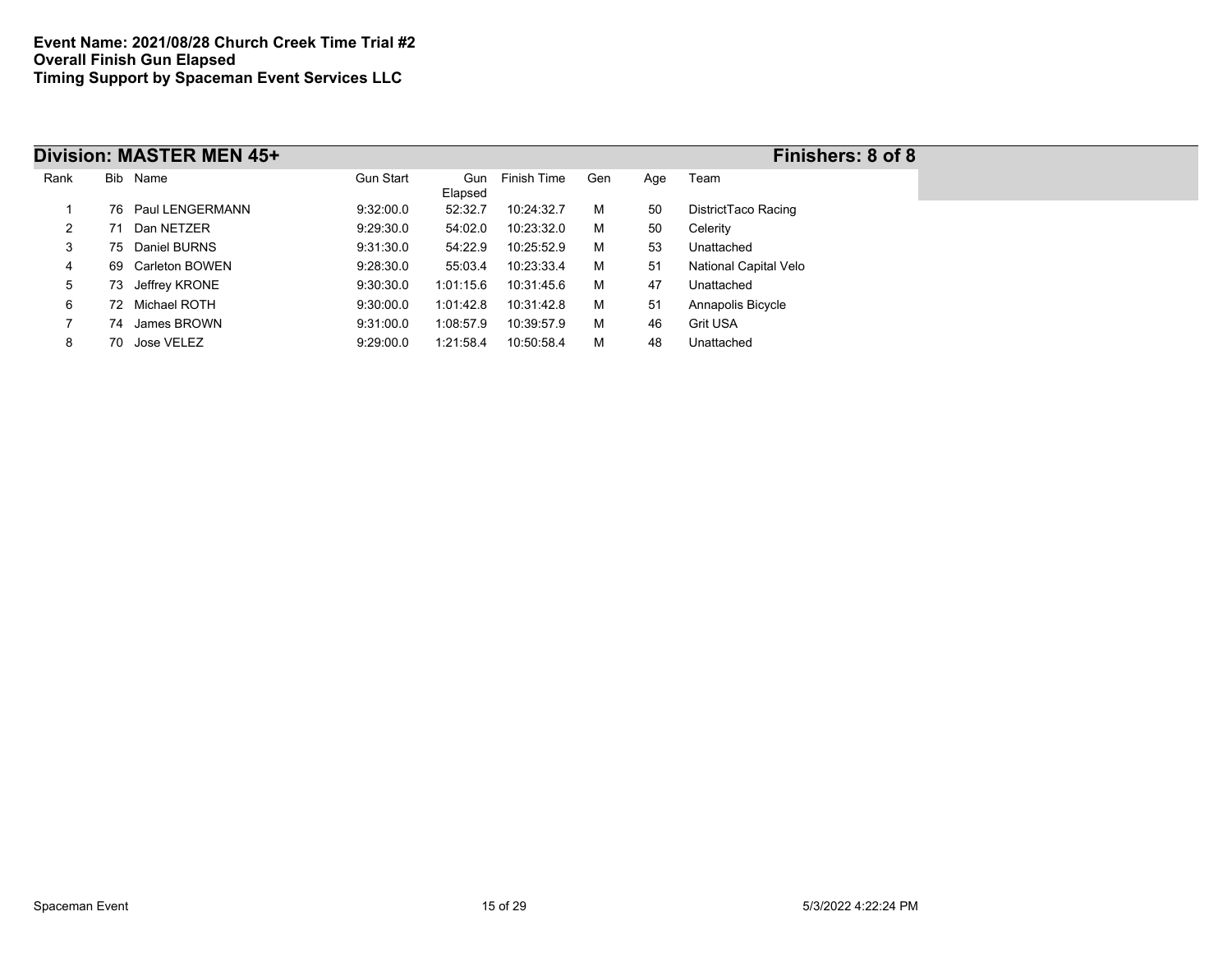|            |     | Division: MASTER MEN 35+ |           |            |                 |     |     | Finishers: 6 of 7      |
|------------|-----|--------------------------|-----------|------------|-----------------|-----|-----|------------------------|
| Rank       |     | Bib Name                 | Gun Start | Elapsed    | Gun Finish Time | Gen | Age | Team                   |
|            | 78. | Thomas WEATHERALL        | 9:33:00.0 | 51:57.6    | 10:24:57.6      | м   | 37  | RAPHA CYCLING          |
| 2          | 81. | Michael FLANAGAN         | 9:34:30.0 | 51:59.0    | 10:26:29.0      | м   | 41  | Unattached             |
| 3          |     | 77 Paul PETRIE           | 9:43:00.0 | 53:01.5    | 10:36:01.5      | м   | 35  | <b>Battley Harley-</b> |
| 4          |     | 79 Christopher MORALES   | 9:33:30.0 | 54:34.4    | 10:28:04.4      | м   | 40  | Team                   |
| 5          |     | 82 Craig STURGEON        | 9:35:00.0 | 54:56.4    | 10:29:56.4      | м   | 36  | <b>DIRT</b>            |
| 6          |     | 83 Jon BALATBAT          | 9:35:30.0 | 55:07.7    | 10:30:37.7      | м   | 43  | Whole Wheel Velo       |
| <b>DNF</b> |     | 80 Scott CATANZARO       | 9:34:00.0 | <b>DNF</b> | 00:00.0         | м   | 35  | DistrictTaco Racing    |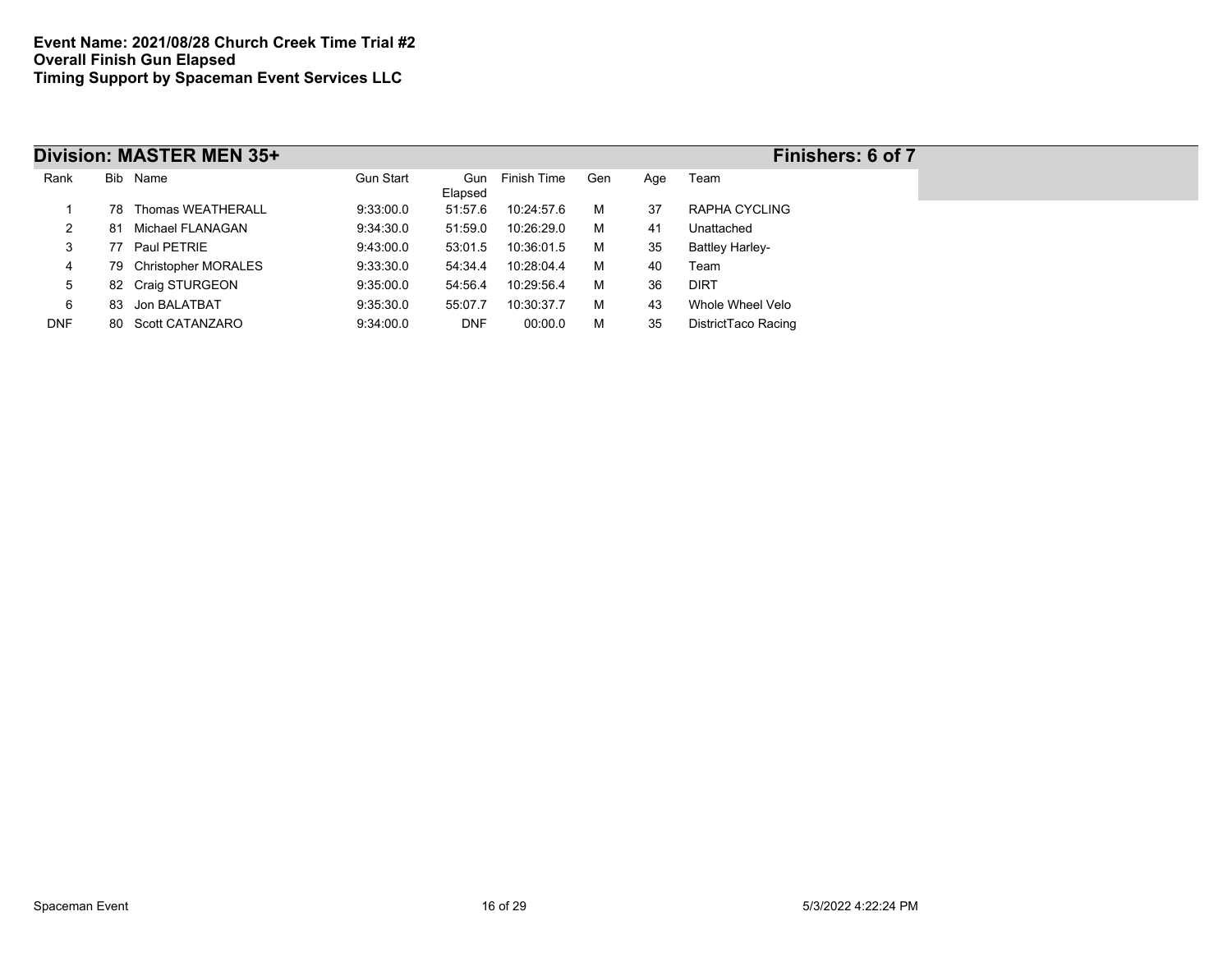|            |    | <b>Division: MEN 123</b> | Finishers: 4 of 5 |            |                 |     |     |                           |
|------------|----|--------------------------|-------------------|------------|-----------------|-----|-----|---------------------------|
| Rank       |    | Bib Name                 | <b>Gun Start</b>  | Elapsed    | Gun Finish Time | Gen | Age | Team                      |
|            |    | 86 Steven KUSY           | 9:37:00.0         | 51:11.6    | 10:28:11.6      | м   | 36  | Unattached                |
| 2          |    | 85 Ryan COLLINS          | 9:36:30.0         | 52:29.5    | 10:28:59.5      | м   | 28  | Unattached                |
| 3          |    | 84 Ryan SCOTT            | 9:36:00.0         | 53:56.4    | 10:29:56.4      | м   | 22  | <b>Sweet Spot Cycling</b> |
| 4          |    | 88 Nathaniel ALTOM       | 9:38:00.0         | 53:58.9    | 10:31:58.9      | м   | 33  | Unattached                |
| <b>DNS</b> | 87 | <b>Pushkin CROCKER</b>   | 9:37:30.0         | <b>DNS</b> | 00:00.0         | м   | 17  | Rock Creek Velo           |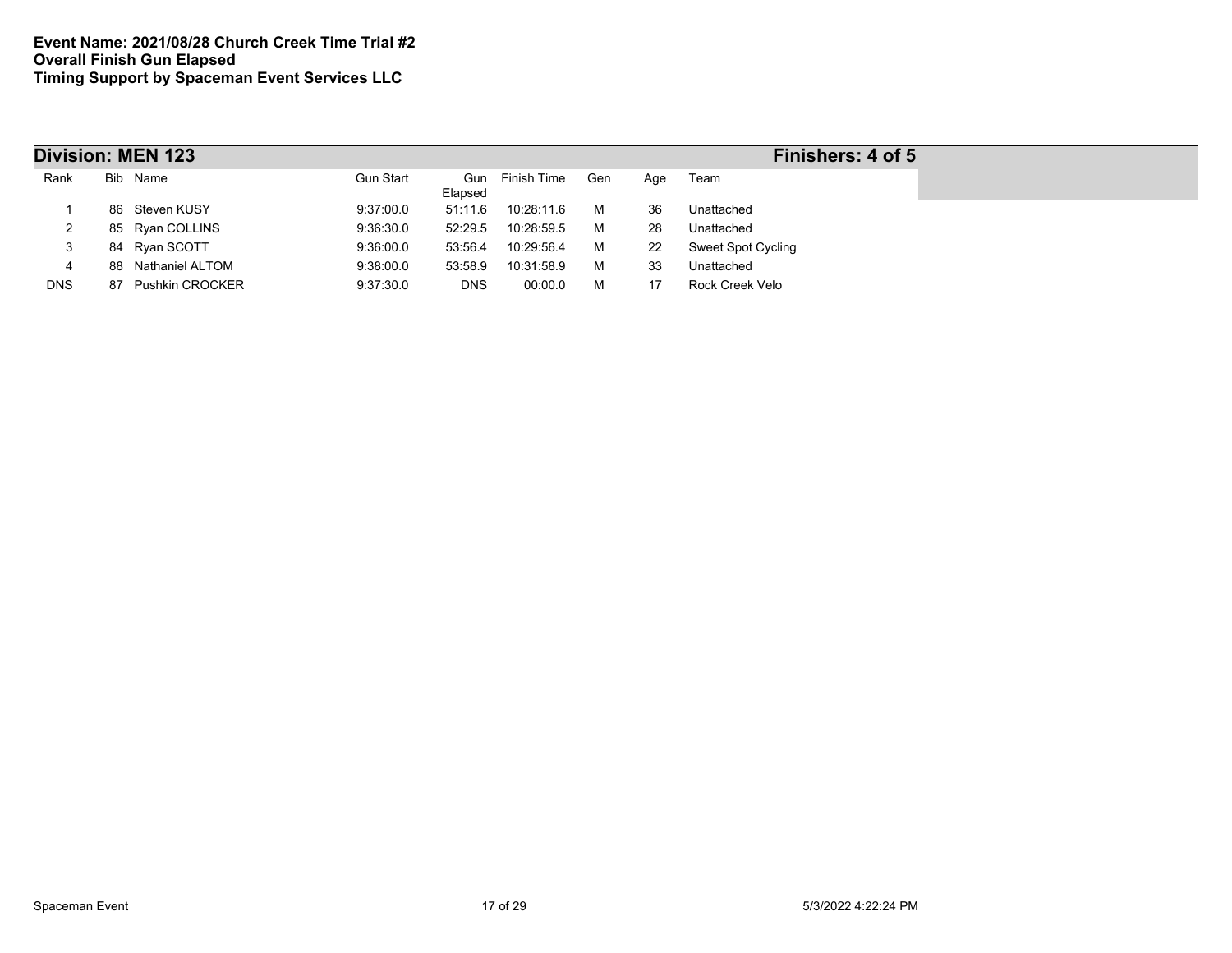|            | <b>Division: MEN 3</b> |                   |                  |            |                 |     |     |                          |  |  |  |
|------------|------------------------|-------------------|------------------|------------|-----------------|-----|-----|--------------------------|--|--|--|
| Rank       |                        | Bib Name          | <b>Gun Start</b> | Elapsed    | Gun Finish Time | Gen | Age | Team                     |  |  |  |
|            | 90                     | Joseph SERRANO    | 9:39:00.0        | 52:35.7    | 10:31:35.7      | м   | 30  | Unattached               |  |  |  |
| ∠          |                        | 92 Stephen KIMOS  | 9.40:00.0        | 57:18.6    | 10:37:18.6      | м   | -54 | Unattached               |  |  |  |
| 3          | 91                     | Thomas SIMCHAK    | 9:39:30.0        | 1:01:42.2  | 10:41:12.2      | м   | 42  | <b>District Velocity</b> |  |  |  |
| 4          | 93                     | Thomas MACKAY     | 9:40:30.0        | 1:01:52.0  | 10:42:22.0      | м   | 32  | Unattached               |  |  |  |
| <b>DNS</b> |                        | 89 Andrew FROMMER | 9:38:30.0        | <b>DNS</b> | 00:00.0         | м   | 24  | <b>District Velocity</b> |  |  |  |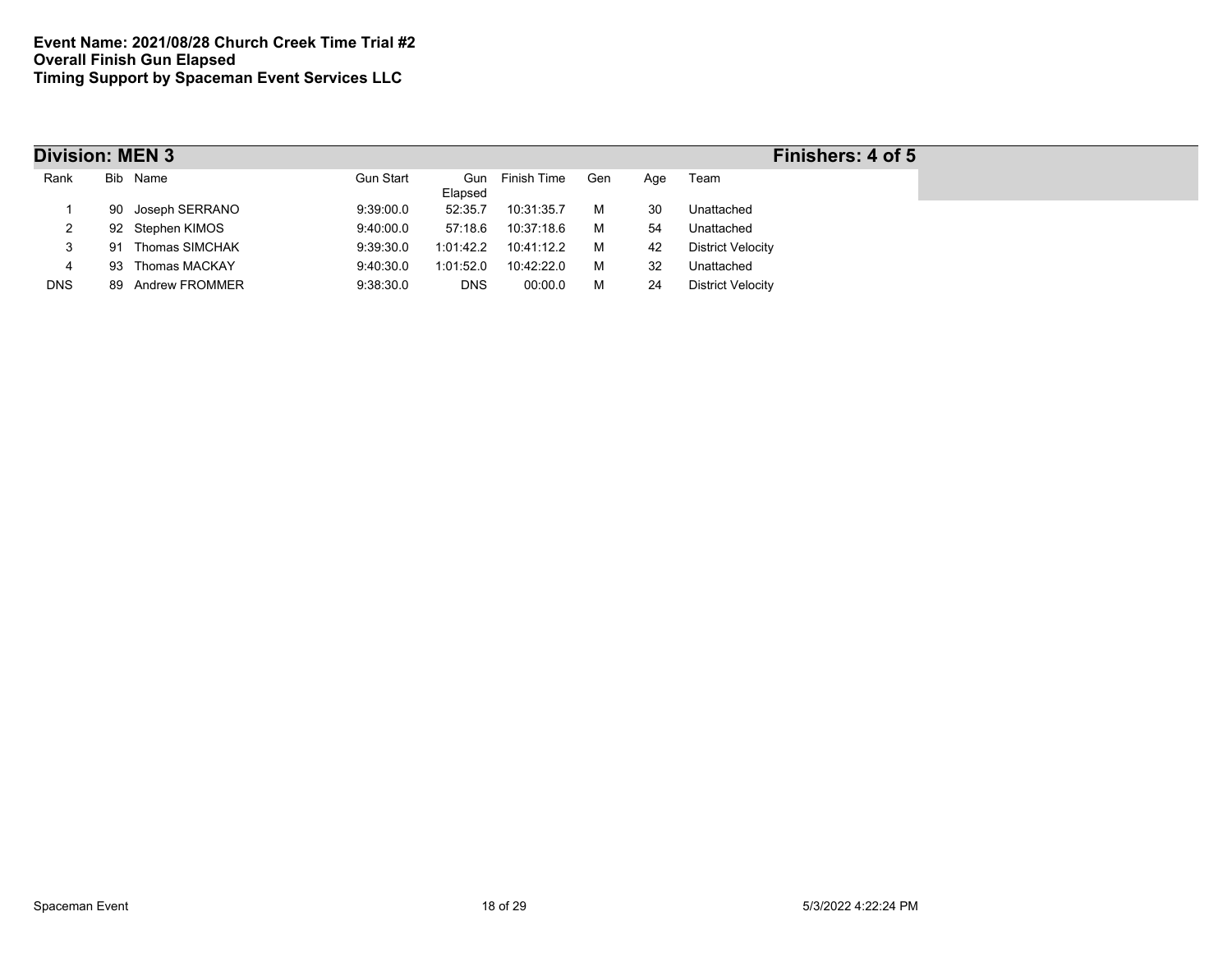| <b>Division: MEN 4</b> |     |                        |                  |                |             |     |     | Finishers: 8 of 11       |
|------------------------|-----|------------------------|------------------|----------------|-------------|-----|-----|--------------------------|
| Rank                   |     | Bib Name               | <b>Gun Start</b> | Gun<br>Elapsed | Finish Time | Gen | Age | Team                     |
|                        | 96. | Konner WISNIEWSKI      | 9:42:00.0        | 54:06.8        | 10:36:06.8  | м   | 24  | Unattached               |
| 2                      |     | 104 Kyle BENSON        | 9:46:00.0        | 57:46.7        | 10:43:46.7  | м   | 36  | Route 1 Velo/Arrow       |
| 3                      |     | 95 Samuel HOFFBERGER   | 9:41:30.0        | 57:54.9        | 10:39:24.9  | м   | 40  | Unattached               |
| 4                      | 103 | Daniel SHELDON         | 9:45:30.0        | 58:11.0        | 10:43:41.0  | м   | 45  | Whole Wheel Velo         |
| 5                      |     | 97 Sebastian DELACUEVA | 9:42:30.0        | 1:00:12.1      | 10:42:42.1  | м   | 43  | <b>Battley Harley-</b>   |
| 6                      |     | 94 Luke STEELMAN       | 9:41:00.0        | 1:01:26.4      | 10:42:26.4  | м   | 28  | Unattached               |
| $\overline{7}$         | 101 | Cesar MEAURIO          | 9:44:30.0        | 1:01:31.1      | 10:46:01.1  | м   | 49  | DC Velo Limited/DC       |
| 8                      |     | 99 Richard KENNEDY     | 9:43:30.0        | 1:03:32.5      | 10:47:02.5  | м   | 55  | Unattached               |
| <b>DNS</b>             |     | 98 Ryan SHANK          | 9.43.00.0        | <b>DNS</b>     | 00:00.0     | м   | 39  | 717 Cycling club         |
| <b>DNS</b>             |     | 100 Geoffrey MILSOM    | 9:44:00.0        | <b>DNS</b>     | 00:00.0     | м   | 39  | <b>District Velocity</b> |
| <b>DNS</b>             |     | 102 Luke BURGER        | 9:45:00.0        | <b>DNS</b>     | 00:00.0     | М   | 21  | Unattached               |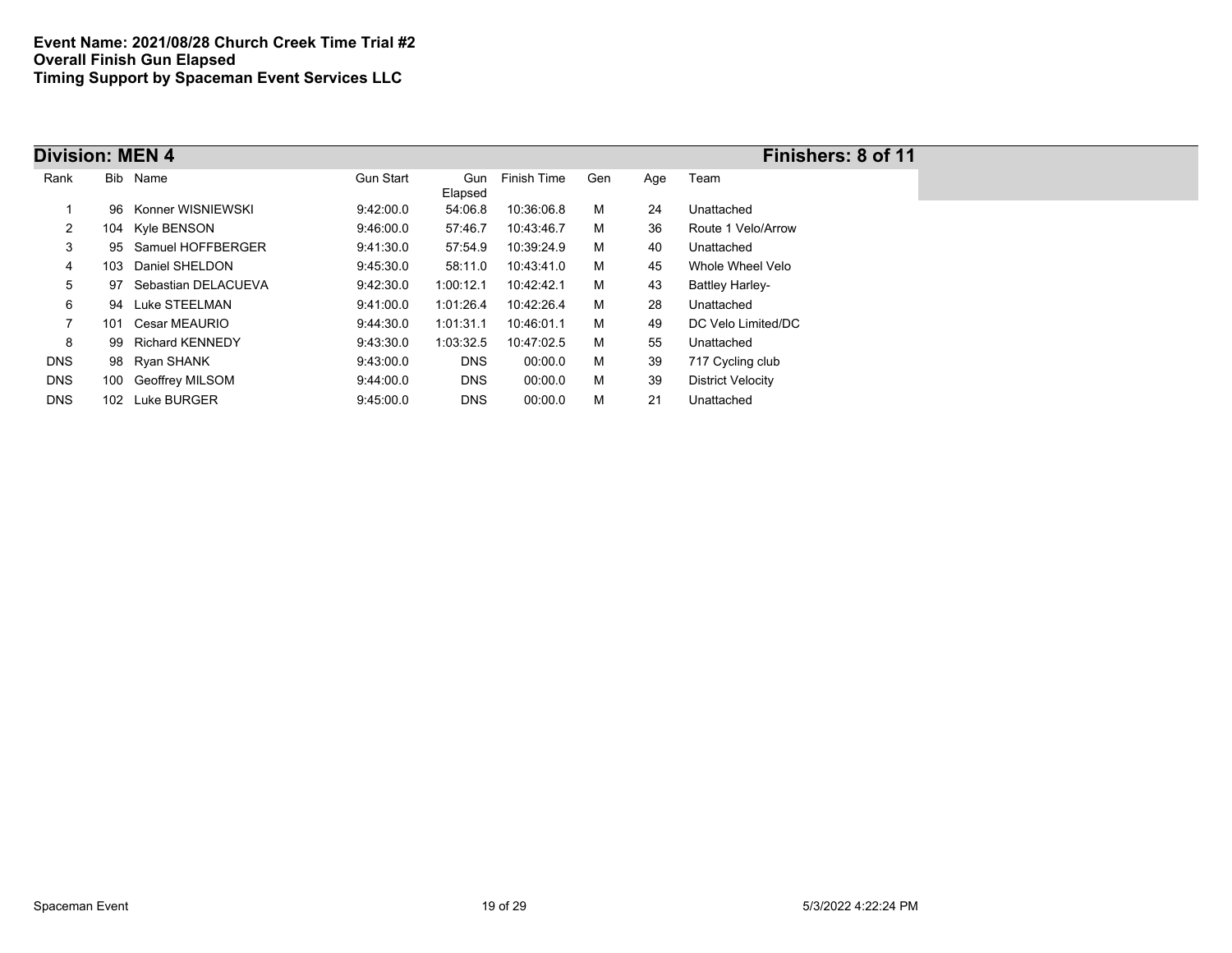|      |     | <b>Division: MEN 4 NONAERO</b> |                  | Finishers: 3 of 3 |                 |     |     |                  |
|------|-----|--------------------------------|------------------|-------------------|-----------------|-----|-----|------------------|
| Rank |     | Bib Name                       | <b>Gun Start</b> | Elapsed           | Gun Finish Time | Gen | Age | Team             |
|      |     | 105 Dean SULLIVAN              | 9:46:30.0        | 1:02:05.1         | 10:48:35.1      | м   | 44  | Ocean Velo       |
|      | 107 | Mark KAVANAGH                  | 9:47:30.0        | 1:03:23.7         | 10:50:53.7      | м   | 54  | Whole Wheel Velo |
|      |     | 106 Graham BAIN                | 9:47:00.0        | 1:03:43.6         | 10:50:43.6      | м   | 23  | Unattached       |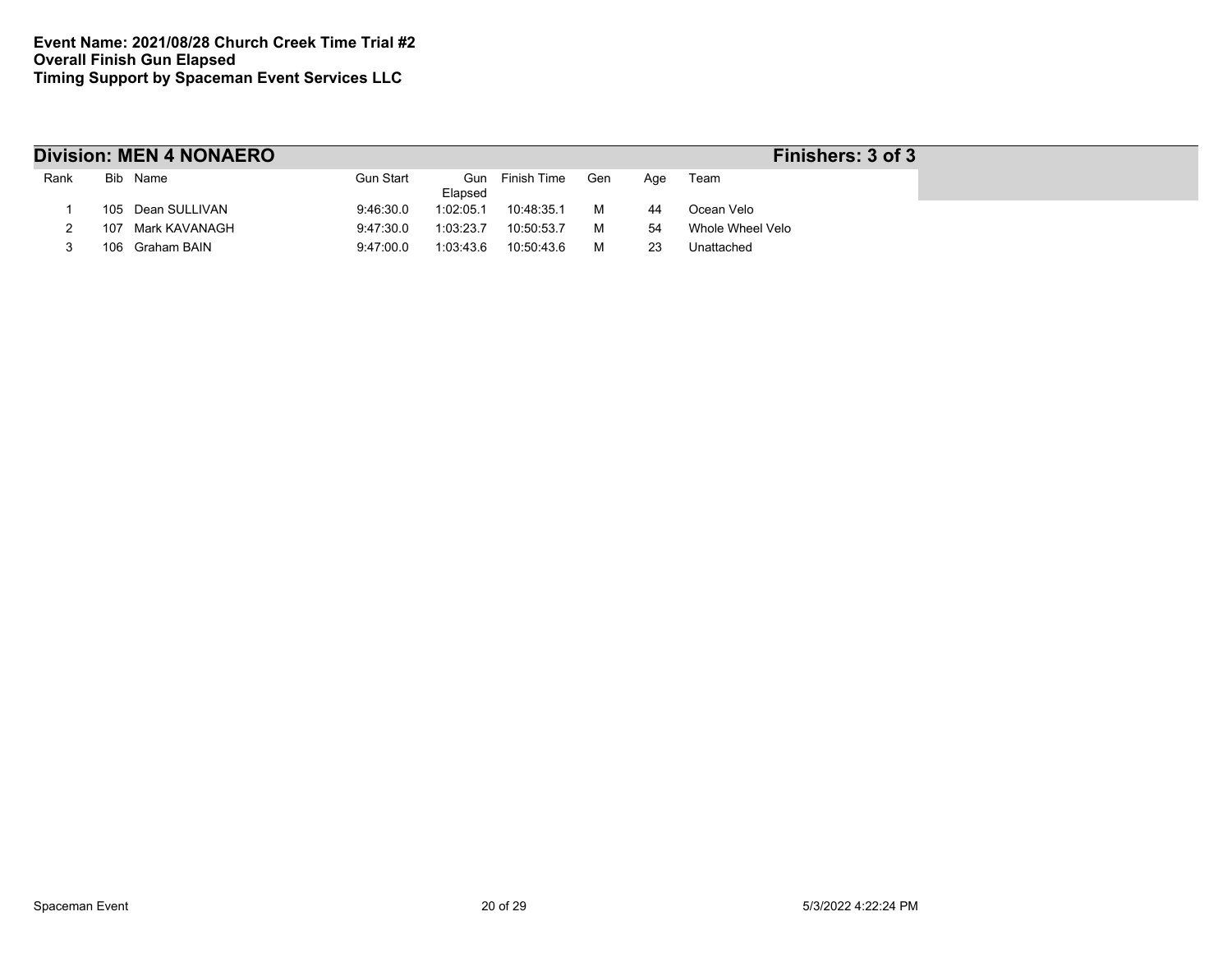|      | Division: MASTER WOMEN 35+ |            | Finishers: 3 of 3 |                 |     |     |                |  |
|------|----------------------------|------------|-------------------|-----------------|-----|-----|----------------|--|
| Rank | Bib Name                   | Gun Start  | Elapsed           | Gun Finish Time | Gen | Aae | Team           |  |
|      | 109 Rachelle GEHR          | 10:03:00.0 | 1:01:14.0         | 11:04:14.0      | F.  | 43  | Team Integrity |  |
|      | 110 Michele DAMIANI        | 10:03:30.0 | 1:02:08.3         | 11:05:38.3      | -   | 44  | 5775           |  |
|      | 108 Kai LUIGEND            | 10:02:30.0 | 1:07:07.3         | 11:09:37.3      | ►   | 35  | Unattached     |  |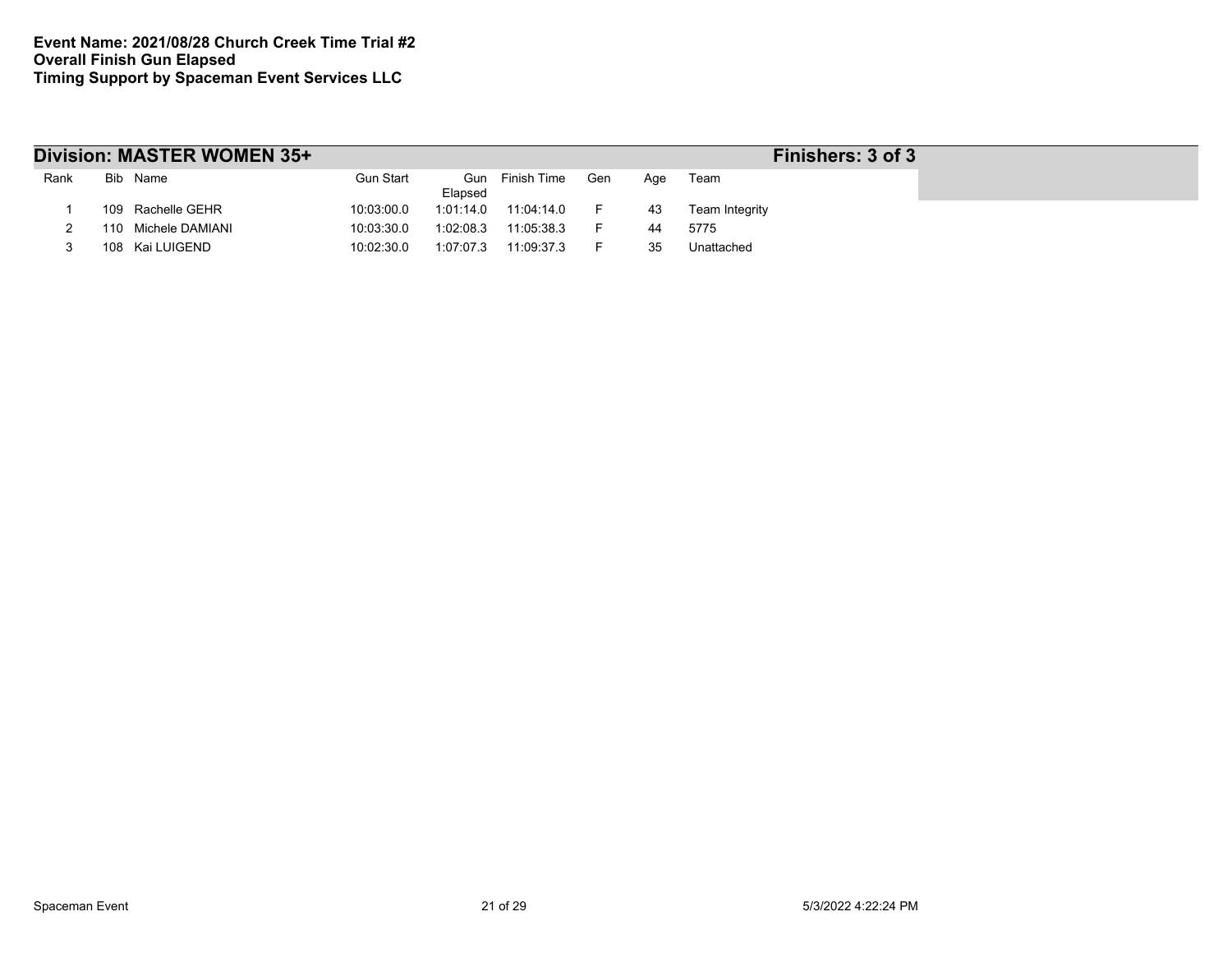|            |     | Division: MASTER WOMEN 45+ |            | Finishers: 2 of 3 |                 |     |     |                        |
|------------|-----|----------------------------|------------|-------------------|-----------------|-----|-----|------------------------|
| Rank       |     | Bib Name                   | Gun Start  | Elapsed           | Gun Finish Time | Gen | Aae | Team                   |
|            | 111 | Carole HARRIS              | 10:04:00.0 | 1:09:58.3         | 11:13:58.3      | -   | 59  | Unattached             |
|            |     | 112 Layla DOMAN            | 10:04:30.0 | 1:10:08.9         | 11:14:38.9      | н.  | 51  | Getting It In Cyclists |
| <b>DNS</b> | 113 | Raelene MENESES            | 10:05:00.0 | <b>DNS</b>        | 00:00.0         |     | 45  | Unattached             |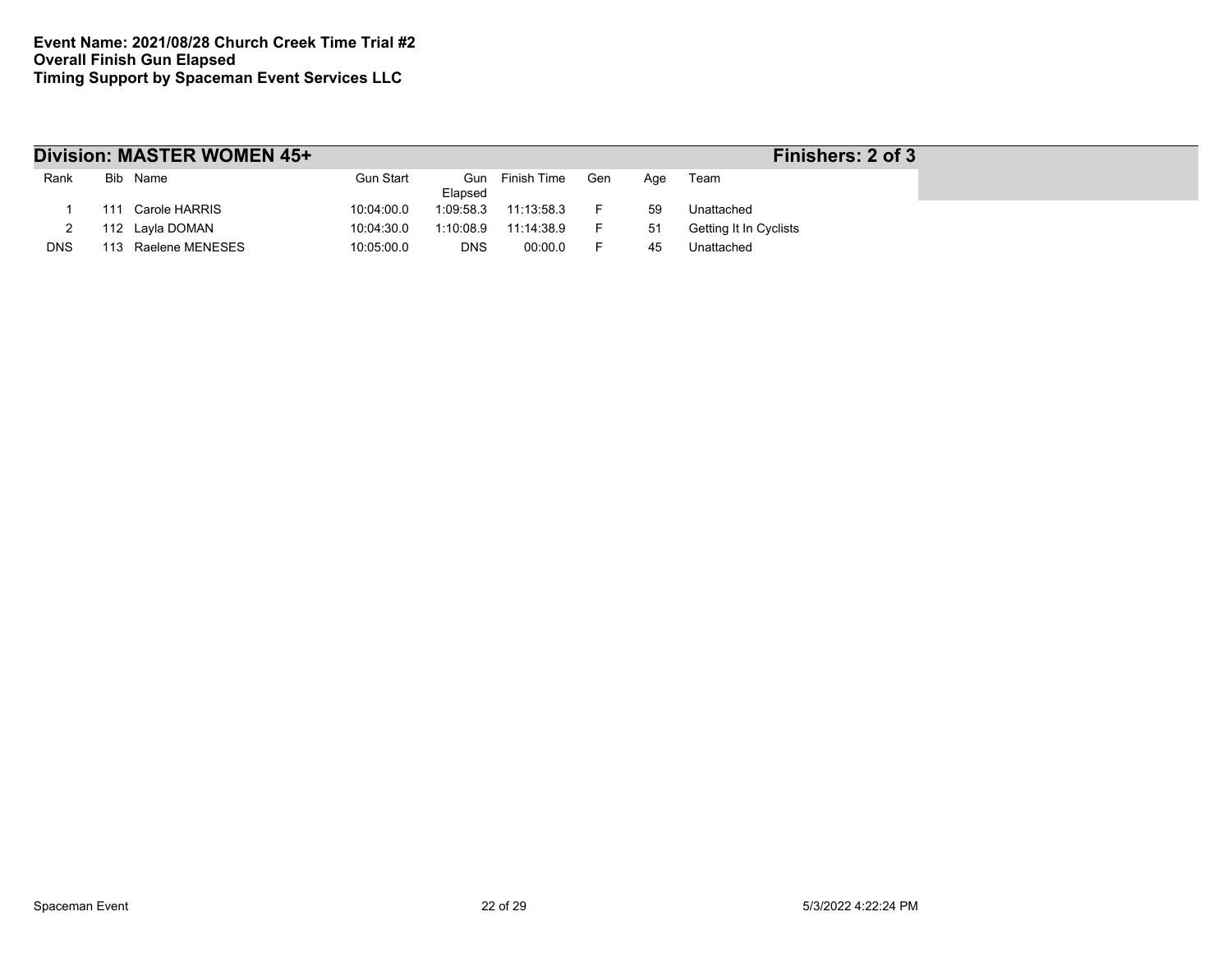|            |     | Division: MASTER WOMEN 55+ |            |            |                 |     |     | Finishers: 5 of 6         |
|------------|-----|----------------------------|------------|------------|-----------------|-----|-----|---------------------------|
| Rank       |     | Bib Name                   | Gun Start  | Elapsed    | Gun Finish Time | Gen | Age | Team                      |
|            |     | 116 Elizabeth FOXX         | 10:06:30.0 | 1:01:50.6  | 11:08:20.6      | н.  | 57  | Unattached                |
|            | 117 | <b>Christine FUENTES</b>   | 10:07:00.0 | 1:06:51.0  | 11:13:51.0      | F.  | 58  | Unattached                |
| 3          |     | 115 Laura TIGER            | 10:06:00.0 | 1:14:45.4  | 11:20:45.4      | F.  | 57  | Unattached                |
|            |     | 118 Cecelia KIRKMAN        | 10:07:30.0 | 1:15:06.5  | 11:22:36.5      | F.  | 62  | <b>Sweet Spot Cycling</b> |
| 5          |     | 114 Margaret BURLEY        | 10:05:30.0 | 1:19:20.0  | 11:24:50.0      | F.  | 77  | Unattached                |
| <b>DNS</b> |     | 119 Sharon LEARY           | 10:08:00.0 | <b>DNS</b> | 00:00.0         |     | 59  | Unattached                |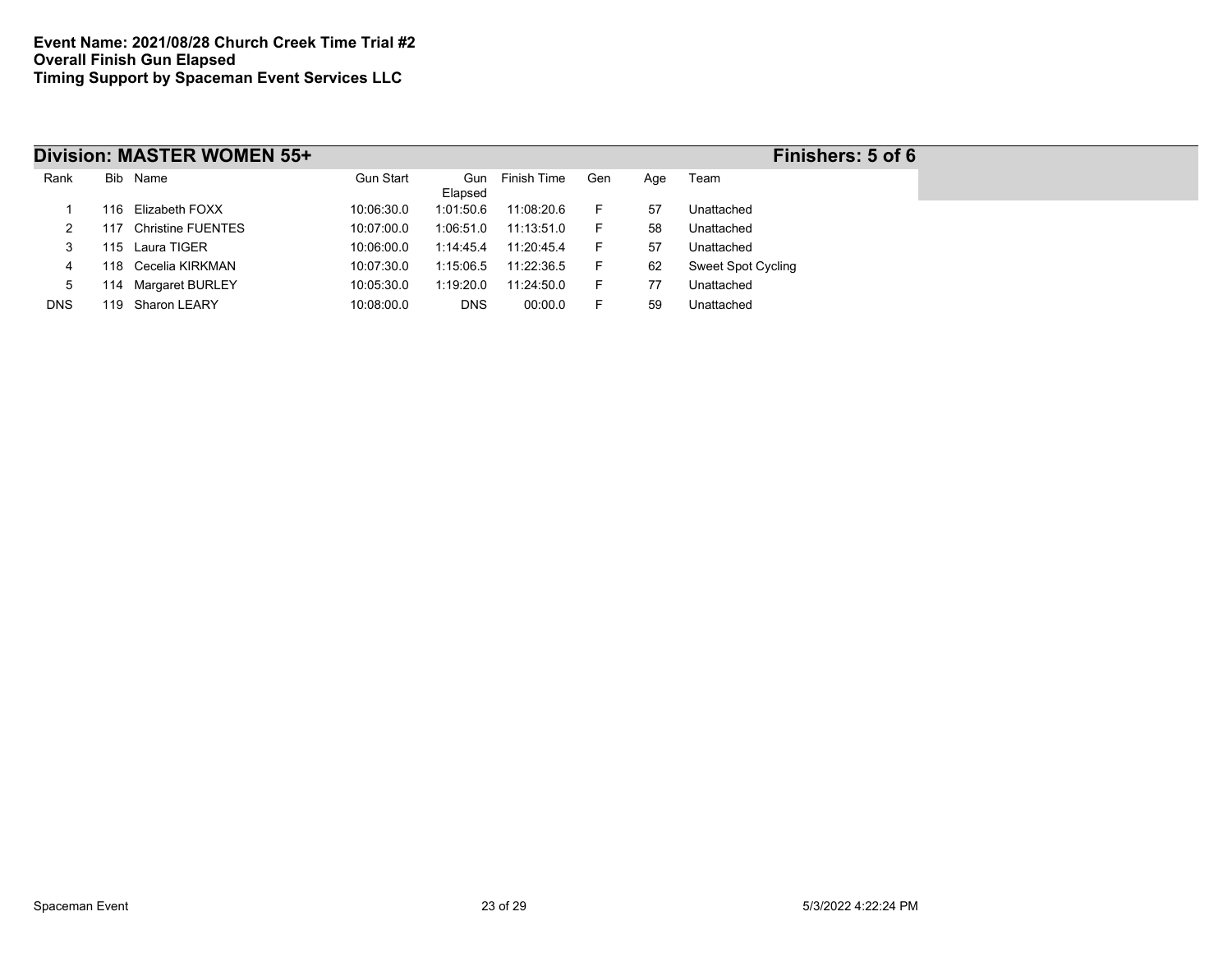| <b>Division: WOMEN 4</b><br>Finishers: 1 of 2 |     |                   |                          |                 |     |     |                        |  |  |  |
|-----------------------------------------------|-----|-------------------|--------------------------|-----------------|-----|-----|------------------------|--|--|--|
| Rank                                          |     | Bib Name          | Gun Start<br>Elapsed     | Gun Finish Time | Gen | Aqe | Team                   |  |  |  |
|                                               | 121 | Beth RUDGE        | 10:09:00.0<br>1:03:20.2  | 11:12:20.2      |     | 40  | Team Integrity Cycling |  |  |  |
| <b>DNS</b>                                    |     | 120 Shanna LESICO | 10:08:30.0<br><b>DNS</b> | 00:00.0         |     | 44  | Unattached             |  |  |  |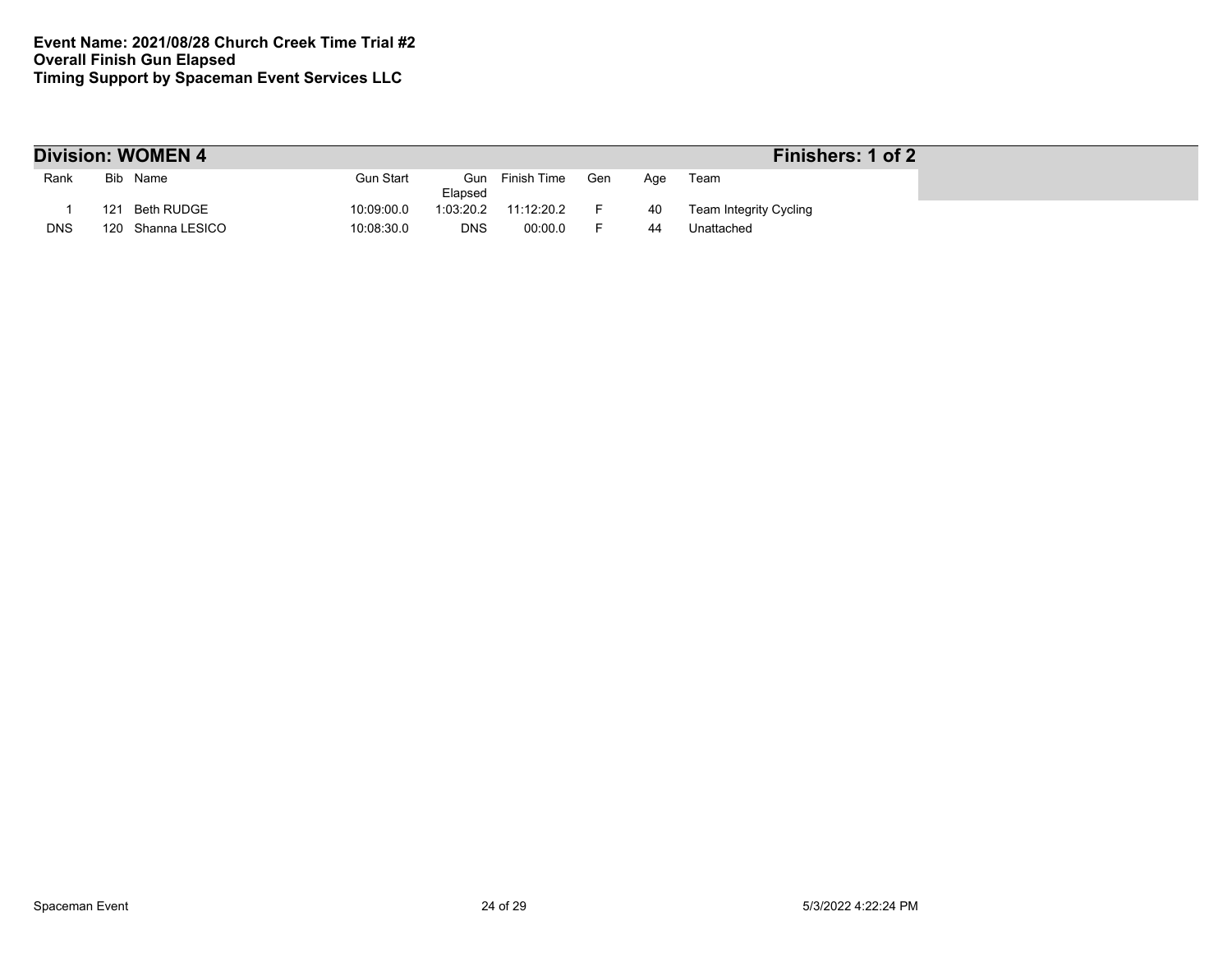| <b>Division: WOMEN 4 NONAERO</b> |  |                       |            |                |             |     |     |                    | Finishers: 1 of 1 |
|----------------------------------|--|-----------------------|------------|----------------|-------------|-----|-----|--------------------|-------------------|
| Rank                             |  | Bib Name              | Gun Start  | Gun<br>Elapsed | Finish Time | Gen | Aae | Team               |                   |
|                                  |  | 122 Grace BREITENBECK | 10:09:30.0 | 1:13:59.7      | 11:23:29.7  |     | -22 | <b>THR Cycling</b> |                   |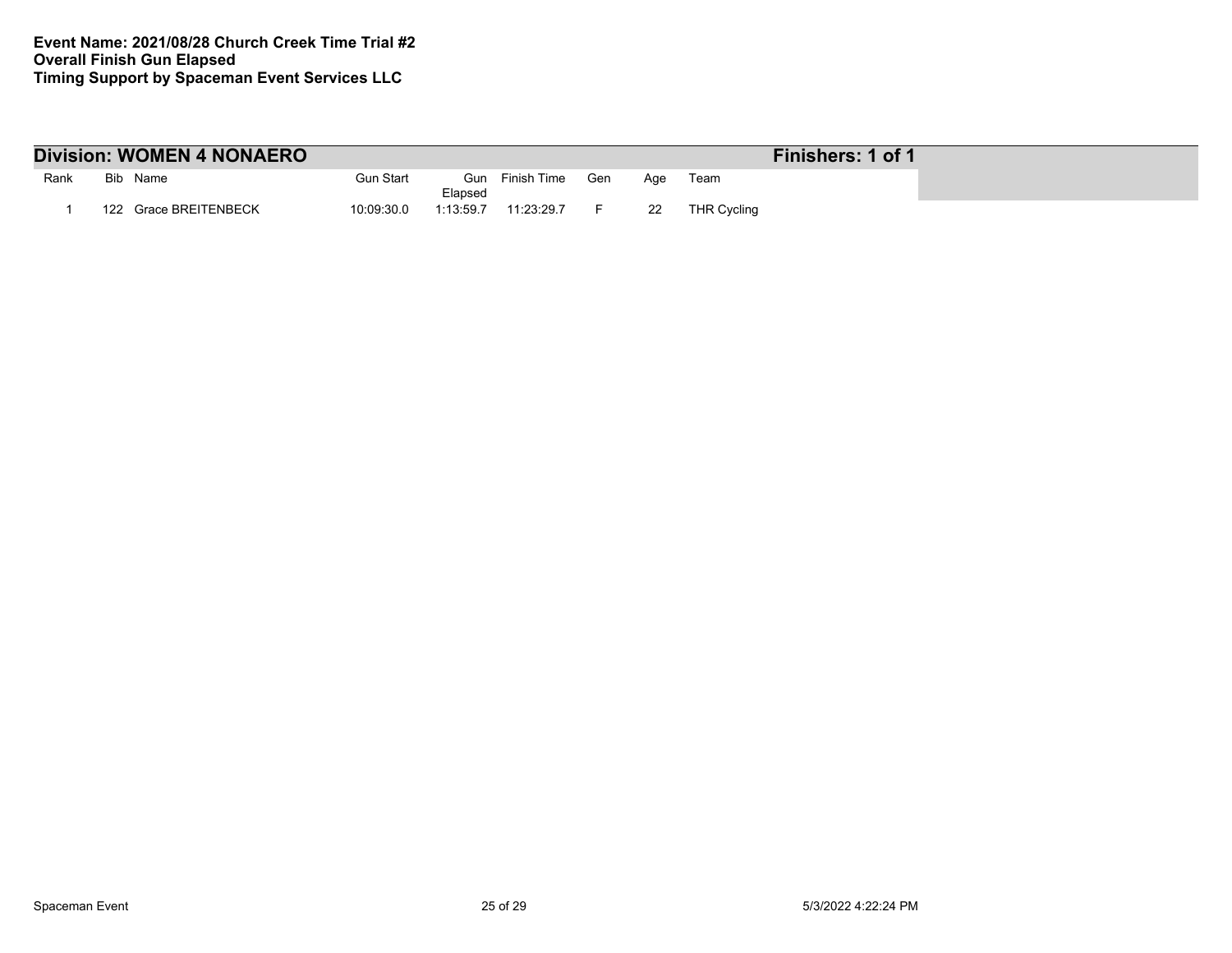|      | <b>Division: WOMEN 5</b> | Finishers: 3 of 3           |                 |     |     |                               |  |
|------|--------------------------|-----------------------------|-----------------|-----|-----|-------------------------------|--|
| Rank | Bib Name                 | <b>Gun Start</b><br>Elapsed | Gun Finish Time | Gen | Aqe | Team                          |  |
|      | 125 Annie COOPER         | 10:11:00.0<br>1:09:42.1     | 11:20:42.1      |     | 26  | Unattached                    |  |
|      | 124 Amy KRUPKA           | 10:10:30.0<br>1:14:11.9     | 11:24:41.9      |     | 48  | Unattached                    |  |
|      | 123 Ronnette EARLE       | 10:10:00.0<br>1:21:29.4     | 11:31:29.4      |     | 55  | <b>Getting It In Cyclists</b> |  |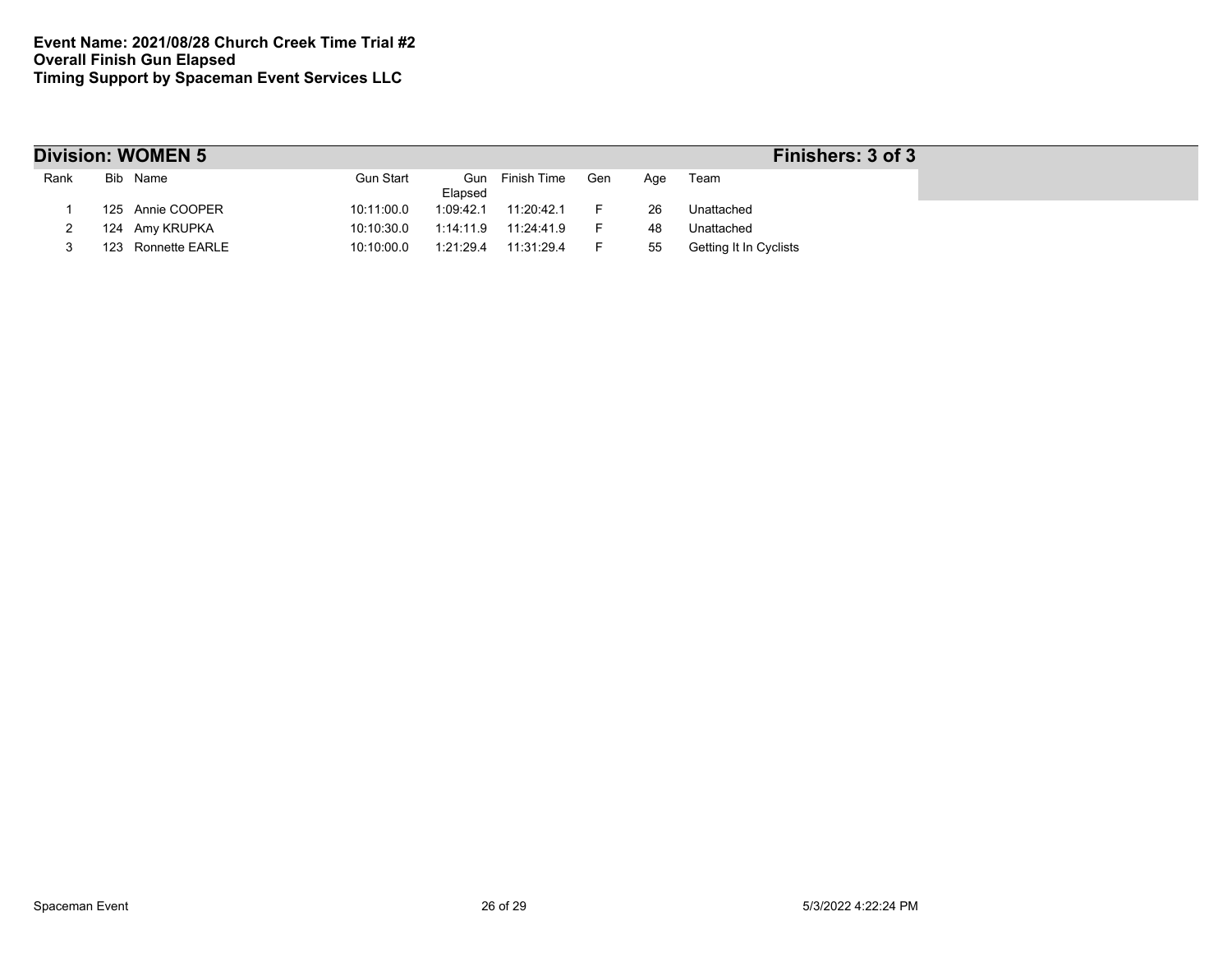|      |     | <b>Division: WOMEN 5 NONAERO</b> | Finishers: 4 of 4 |                |             |     |     |            |  |
|------|-----|----------------------------------|-------------------|----------------|-------------|-----|-----|------------|--|
| Rank |     | Bib Name                         | Gun Start         | Gun<br>Elapsed | Finish Time | Gen | Age | Team       |  |
|      |     | 128 Jen EASTERDAY                | 10:12:30.0        | 1:13:08.3      | 11:25:38.3  |     | 49  | Unattached |  |
|      | 127 | Allison BECKLEY                  | 10:12:00.0        | 1:13:12.2      | 11:25:12.2  |     | 27  | Unattached |  |
|      | 129 | <b>Dominique MACK</b>            | 10:13:00.0        | 1:16:40.3      | 11:29:40.3  |     | 37  | Unattached |  |
|      |     | 126 Cindy MCCOURT                | 10:11:30.0        | 1:27:27.1      | 11:38:57.1  |     | 60  | Unattached |  |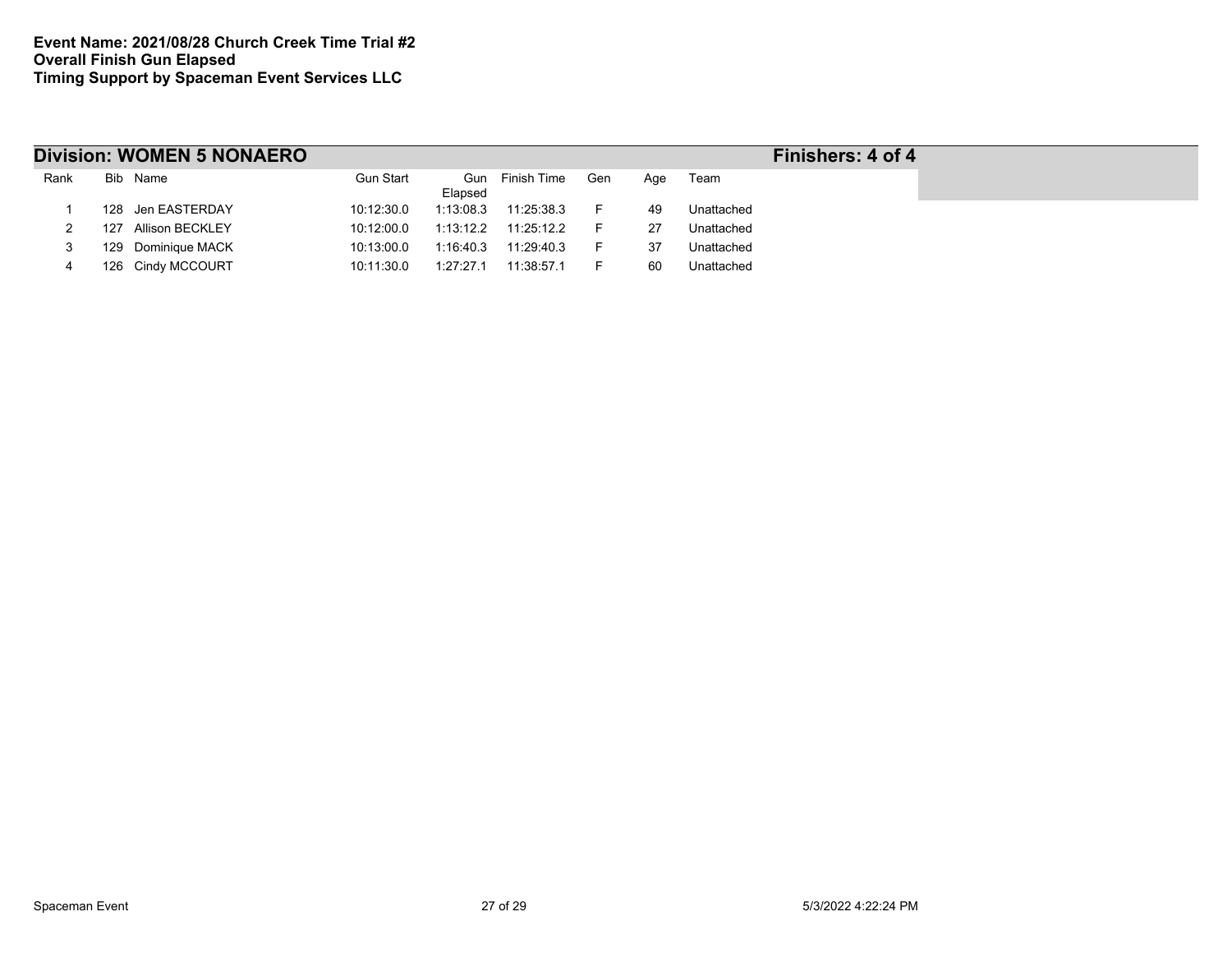| <b>Division: MEN 5</b> |     |                        |                  |                |             |     |     | Finishers: 5 of 6   |
|------------------------|-----|------------------------|------------------|----------------|-------------|-----|-----|---------------------|
| Rank                   |     | Bib Name               | <b>Gun Start</b> | Gun<br>Elapsed | Finish Time | Gen | Age | Team                |
|                        | 134 | Joseph DUGAN           | 10:15:30.0       | 1:00:39.4      | 11:16:09.4  | м   | 51  | Team                |
|                        |     | 133 Leonard BRILL      | 10:15:00.0       | 1:07:52.7      | 11:22:52.7  | м   | 32  | Lateral Stress Velo |
| 3                      | 130 | Santiago GARCIA MERINO | 10:13:30.0       | 1:10:29.9      | 11:23:59.9  | м   | 36  | Otterhaus/K&F       |
| 4                      |     | 135 Michael JONES      | 10:16:00.0       | 1:17:41.9      | 11:33:41.9  | м   | 52  | Unattached          |
| 5                      | 31  | Michael MCCLAIN        | 10:14:00.0       | 1:19:14.7      | 11:33:14.7  | М   | 55  | Unattached          |
| <b>DNS</b>             | 132 | Antonio GARCIA         | 10:14:30.0       | <b>DNS</b>     | 00:00.0     | м   | 44  | Team Integrity      |